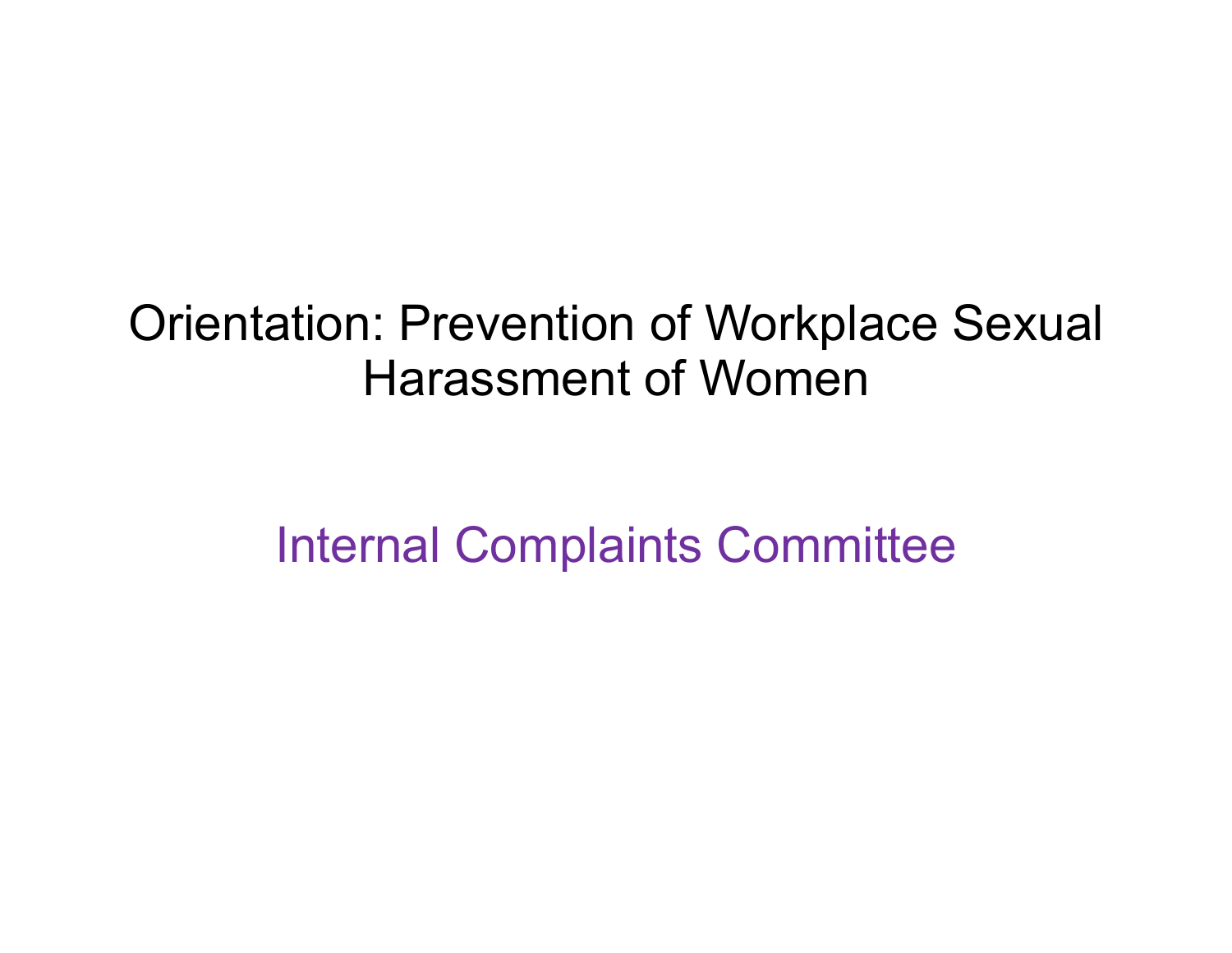#### Introduction

- Every woman has the right to a safe and secure workplace environment.
- Sexual harassment at workplace is a violation of a woman's right to equality and dignity.
- Sexual Harrassment of Women at Workplace Act 2013:
	- **> PREVENTION**
	- PROHIBITION
	- REDRESSAL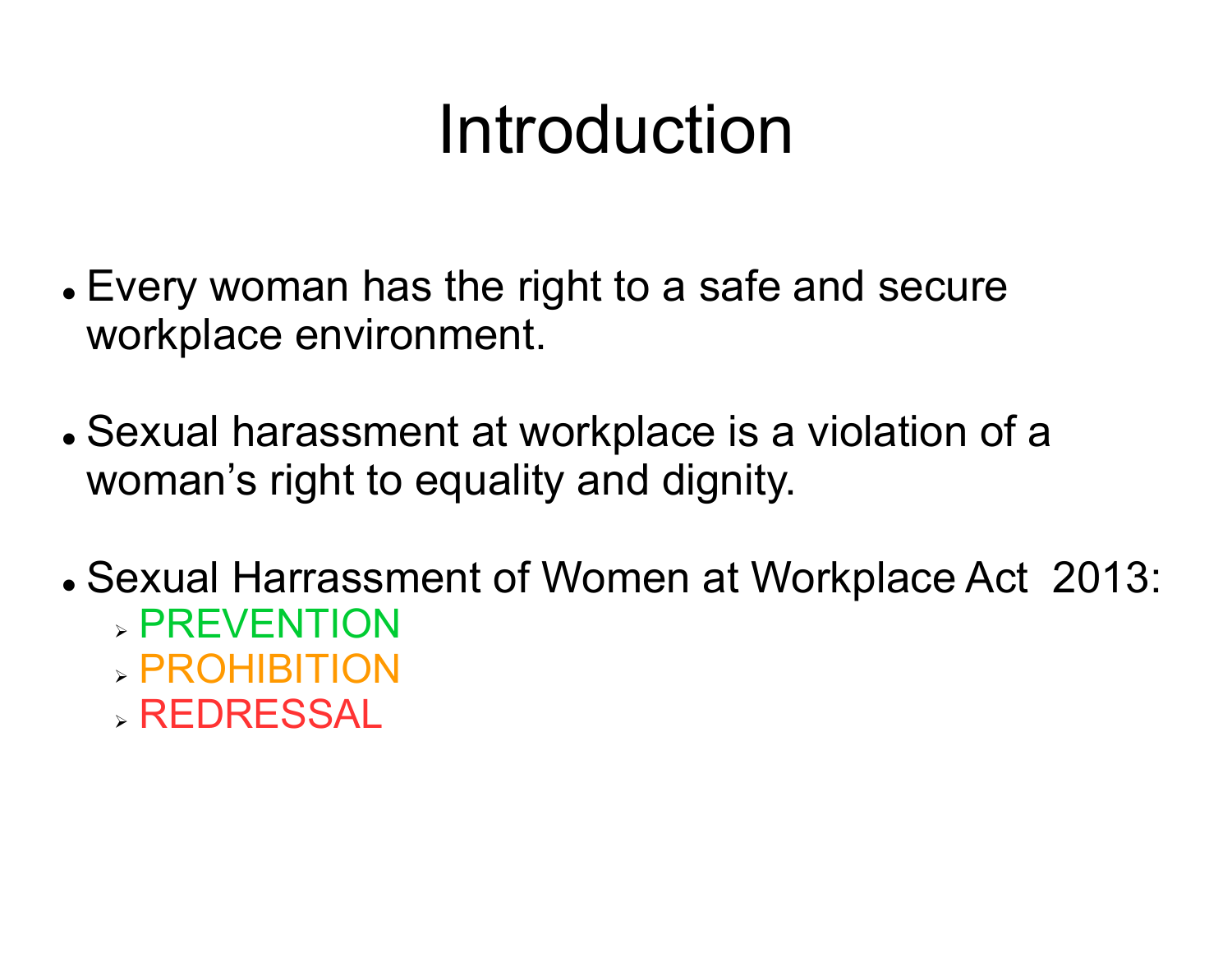#### The Act

- In addition to laws of the land against sexual harassment.
- Meant to provide a civil remedy to women.
- A complainant always has the right to take recourse of criminal proceedings as well.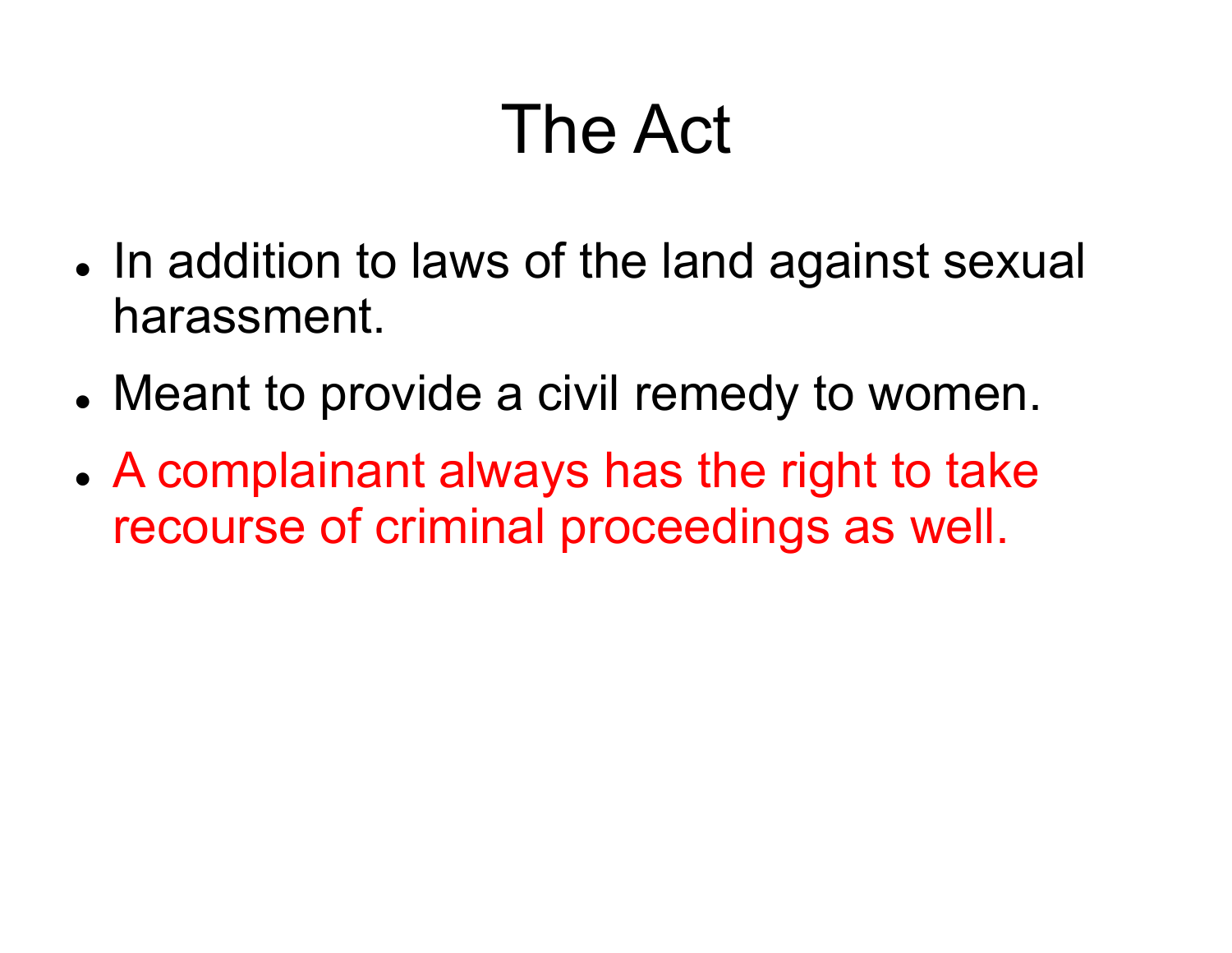Sexual Harassment at our Workplace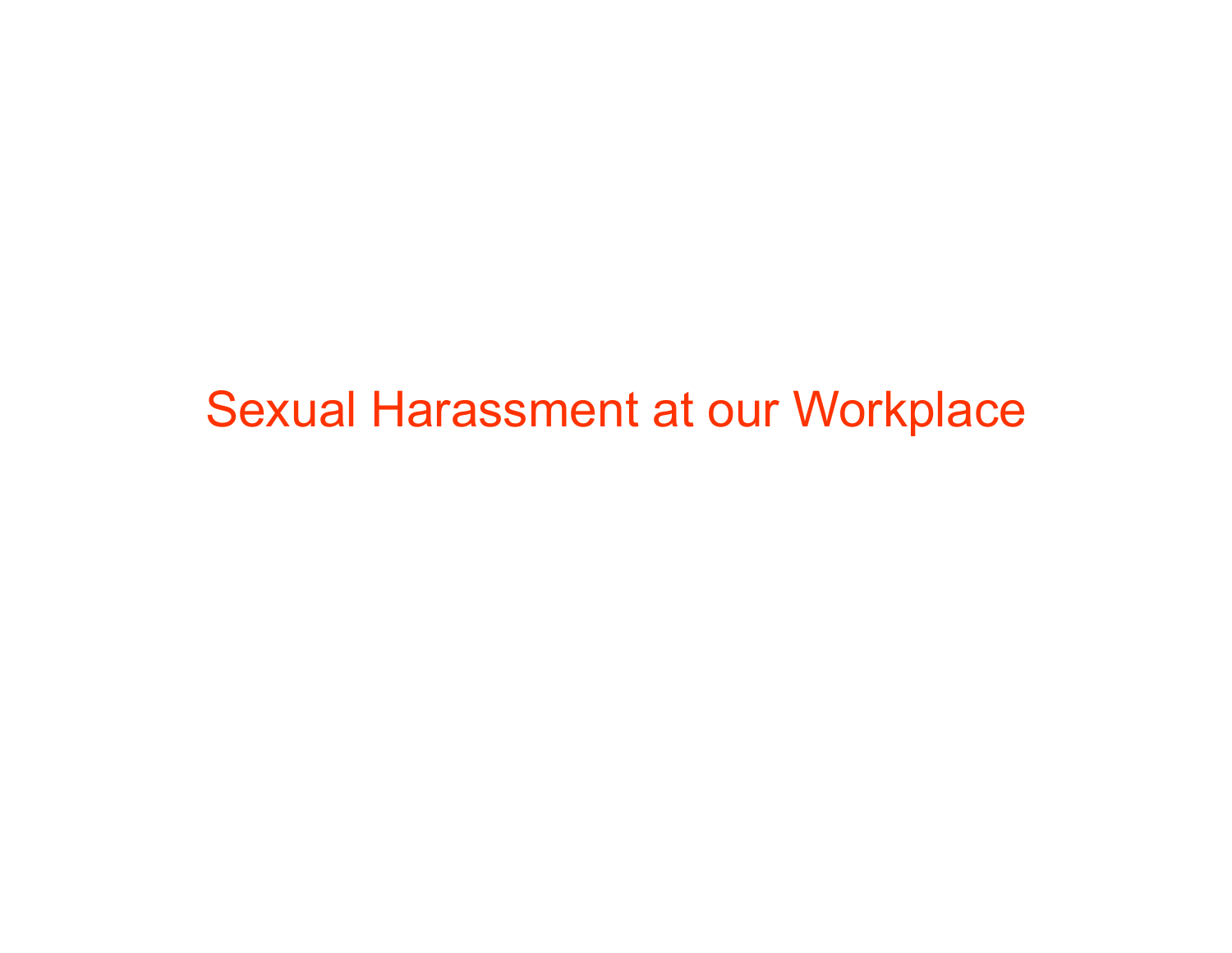## What is a workplace?

- . The Institute.
- Any place (may be a dwelling place) visited by an employee arising out of or during the course of employment.
- Includes transportation provided by employer for undertaking a journey related to work.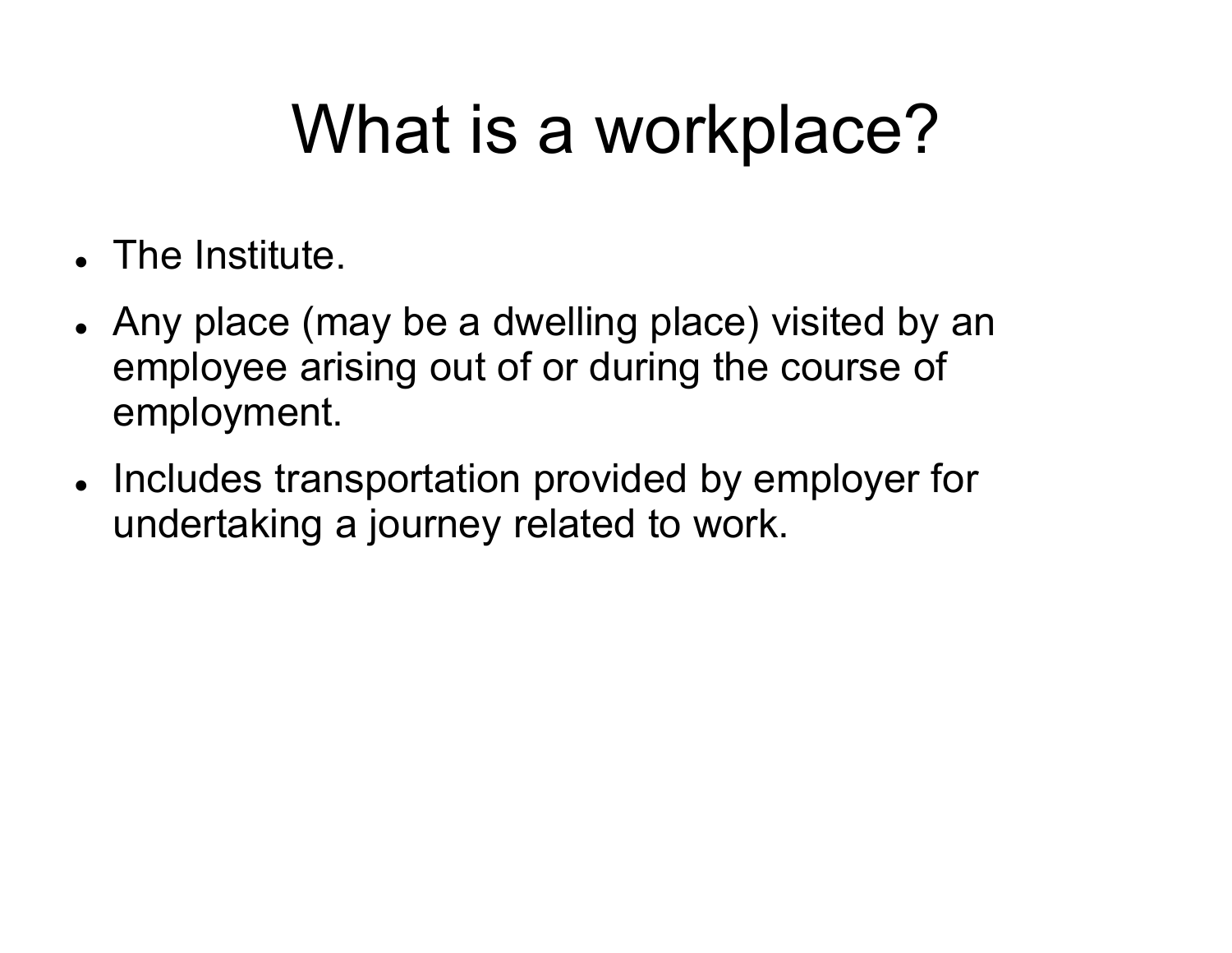#### Who are Protected?

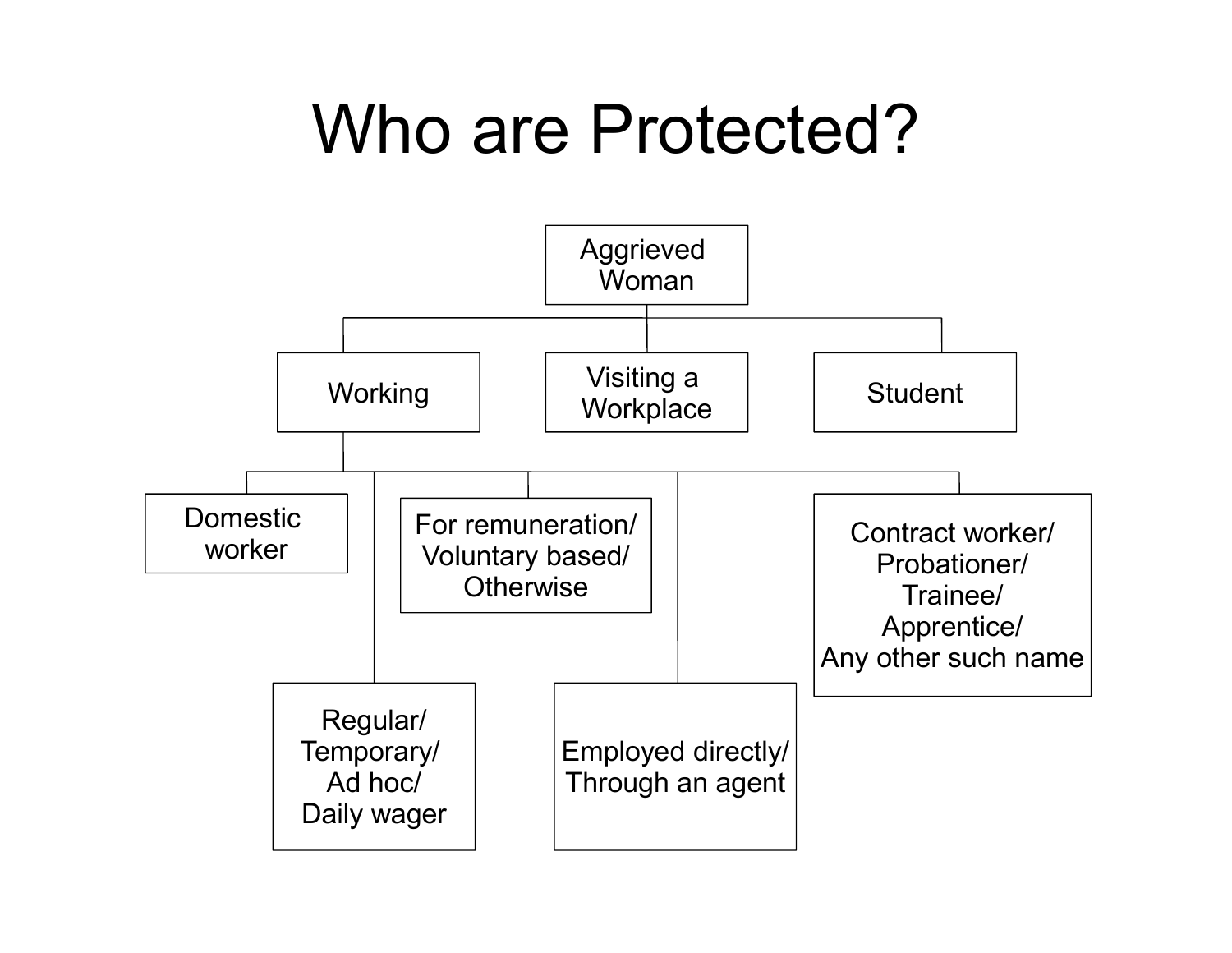#### What is Sexual Harassment at a Workplace?

Includes anyone or more of the following unwelcome acts or behaviour (whether directly or by implication):

- → Making sexually coloured remarks,
- → Physical contact or advances,
- A demand or request for sexual favours,
- $\rightarrow$  Showing pornography,
- → Any other unwelcome physical, verbal or non-verbal conduct of a sexual nature.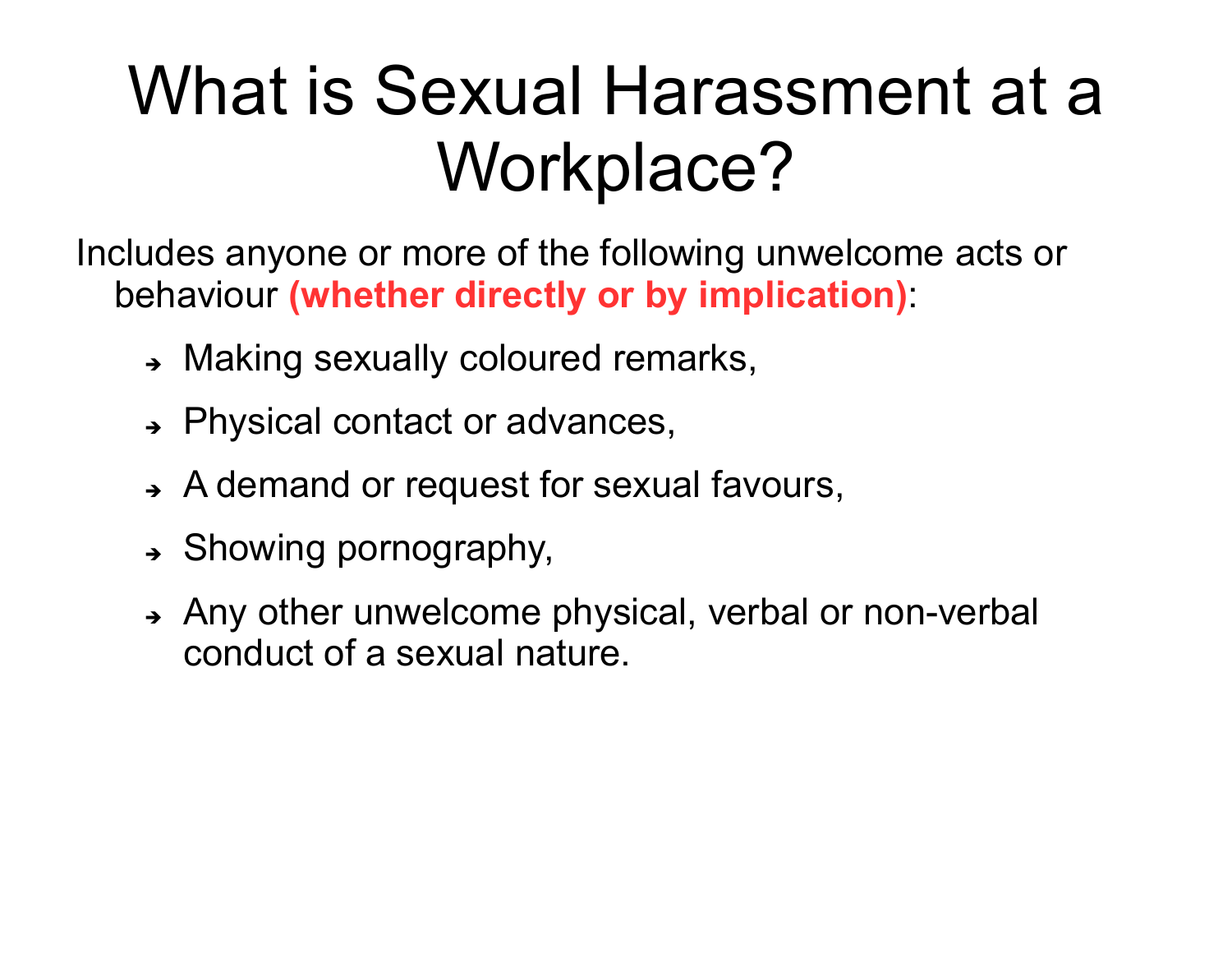# Ambiguity in Sexual Harassment?

#### IT IS THE IMPACT AND NOT THE INTENT THAT MATTERS!

The first steps to Prevention is Recognition:

- Unwelcome behaviour
- Sexual in Nature
- A subjective experience
- Impact is what matters
- Often occurs in a matrix of power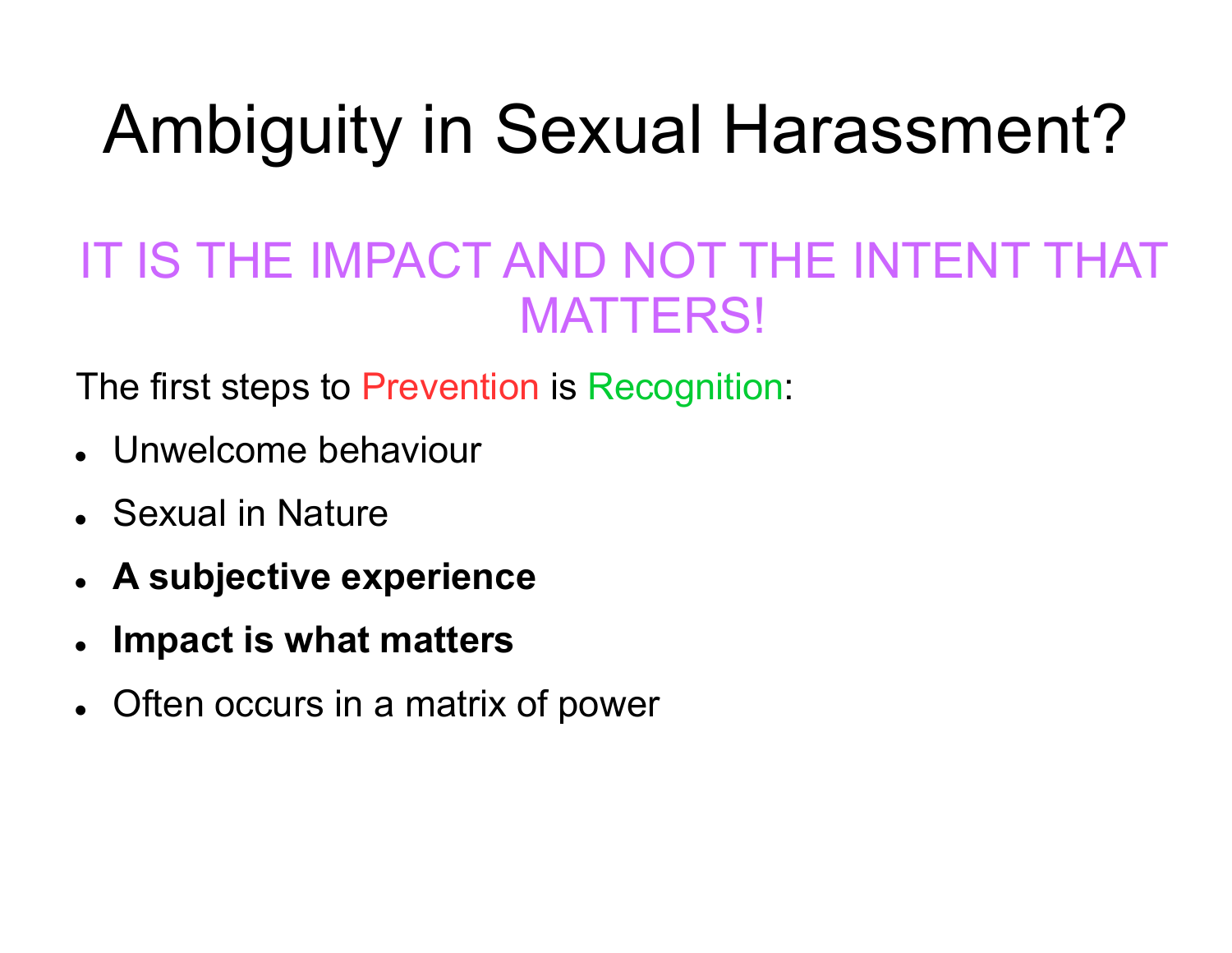# Ambiguity: Ask yourself questions

#### IT IS THE IMPACT AND NOT THE INTENT THAT MATTERS!

- Could my behavior offend or hurt others?
- Could someone misinterpret my behavior as intentionally harmful or harassing?
- Would a person close to me like to be treated this way?
- No matter what the other person does (like clothes worn, signals I may be misinterpretting), does it give me a reason to harass the person?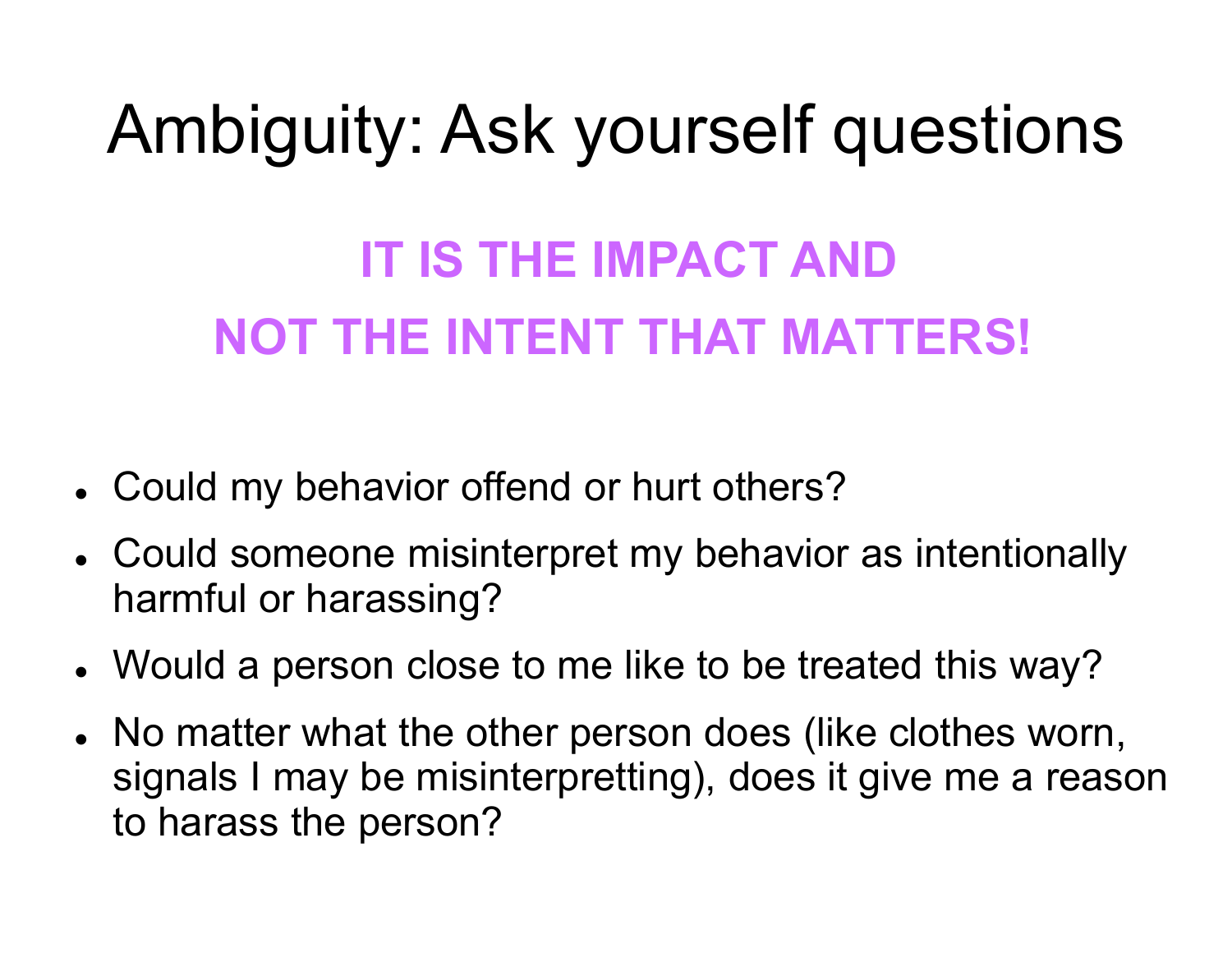#### Impact of Inappropriate Behaviour

| <b>Impact of Inappropriate Behaviour</b>                         |                                          |  |  |
|------------------------------------------------------------------|------------------------------------------|--|--|
| <b>PROFESSIONAL</b>                                              | <b>PERSONAL</b>                          |  |  |
| Decreased work performance, loss of<br>promotional opportunities | Depression                               |  |  |
| Increased absenteeism, loss of pay                               | Anxiety, panic attacks                   |  |  |
| Retaliation from respondent/allies of<br>respondent              | Traumatic stress, sleeplessness          |  |  |
| Subject to gossip                                                | Shame, guilt, self-blame                 |  |  |
| Being objectified and publicly sexualised                        | Difficulty in concentrating              |  |  |
| <b>Being ostracized</b>                                          | <b>Eating disorders</b>                  |  |  |
| Having to relocate                                               | Loss of self-confidence                  |  |  |
| Job and career consequences                                      | Loss of trust in people                  |  |  |
| Weakened support network                                         | Feeling angry/violent towards respondent |  |  |
|                                                                  | Withdrawal and isolation                 |  |  |
|                                                                  |                                          |  |  |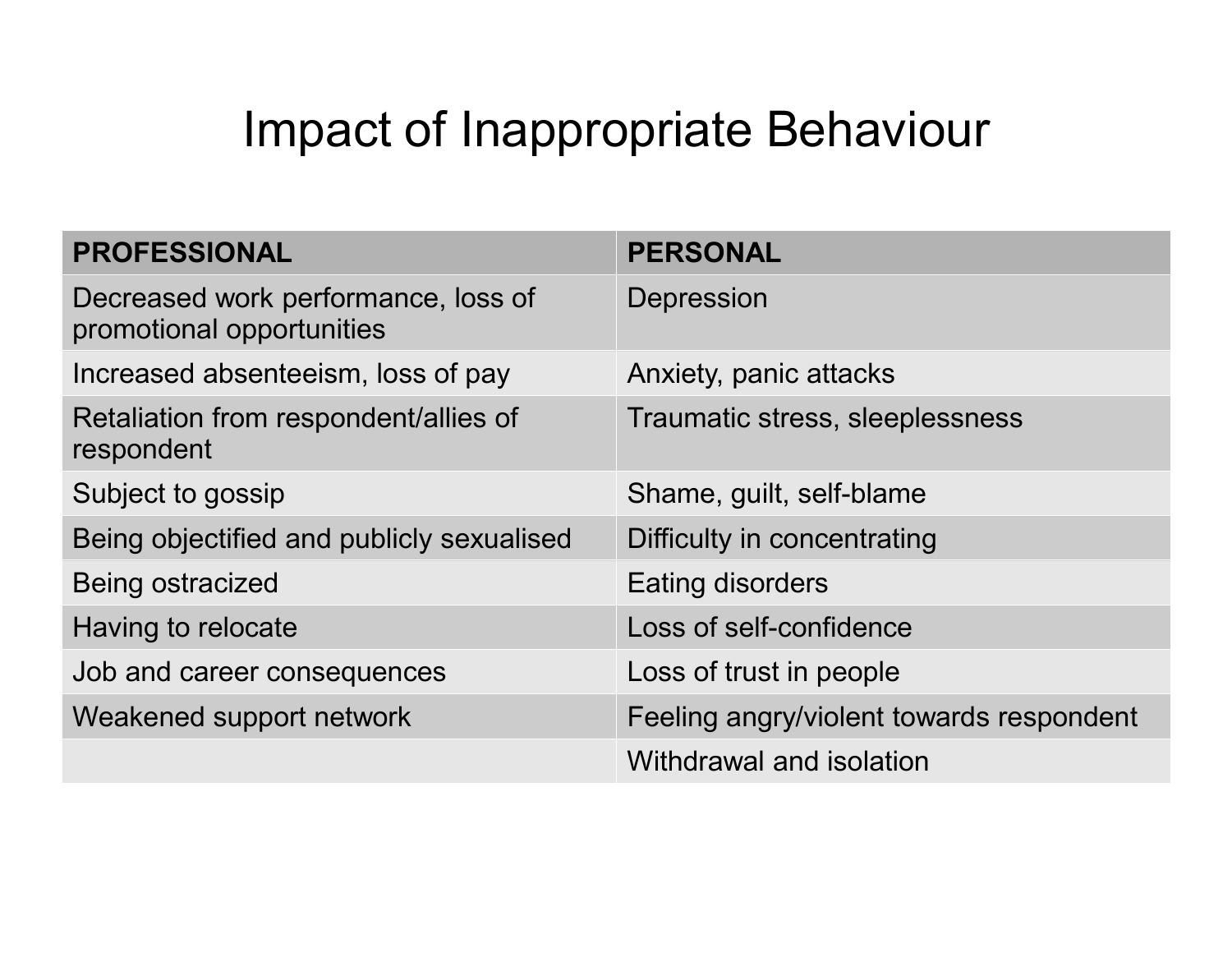| <b>UNWELCOME BEHAVIOUR</b>         | <b>WELCOME BEHAVIOUR</b> |
|------------------------------------|--------------------------|
| <b>Feels bad</b>                   | Feels good               |
| One-sided                          | Reciprocal               |
| Victim feels powerless             | Person feels in-control  |
| Power-based                        | <b>Equality</b>          |
| <b>Unwanted</b>                    | Wanted                   |
| Illegal                            | Legal                    |
| Invading                           | Open                     |
| Demeaning                          | Appreciative             |
| Causes anger/sadness               | Person is happy          |
| <b>Causes Negative self-esteem</b> | Positive self-esteem     |
|                                    |                          |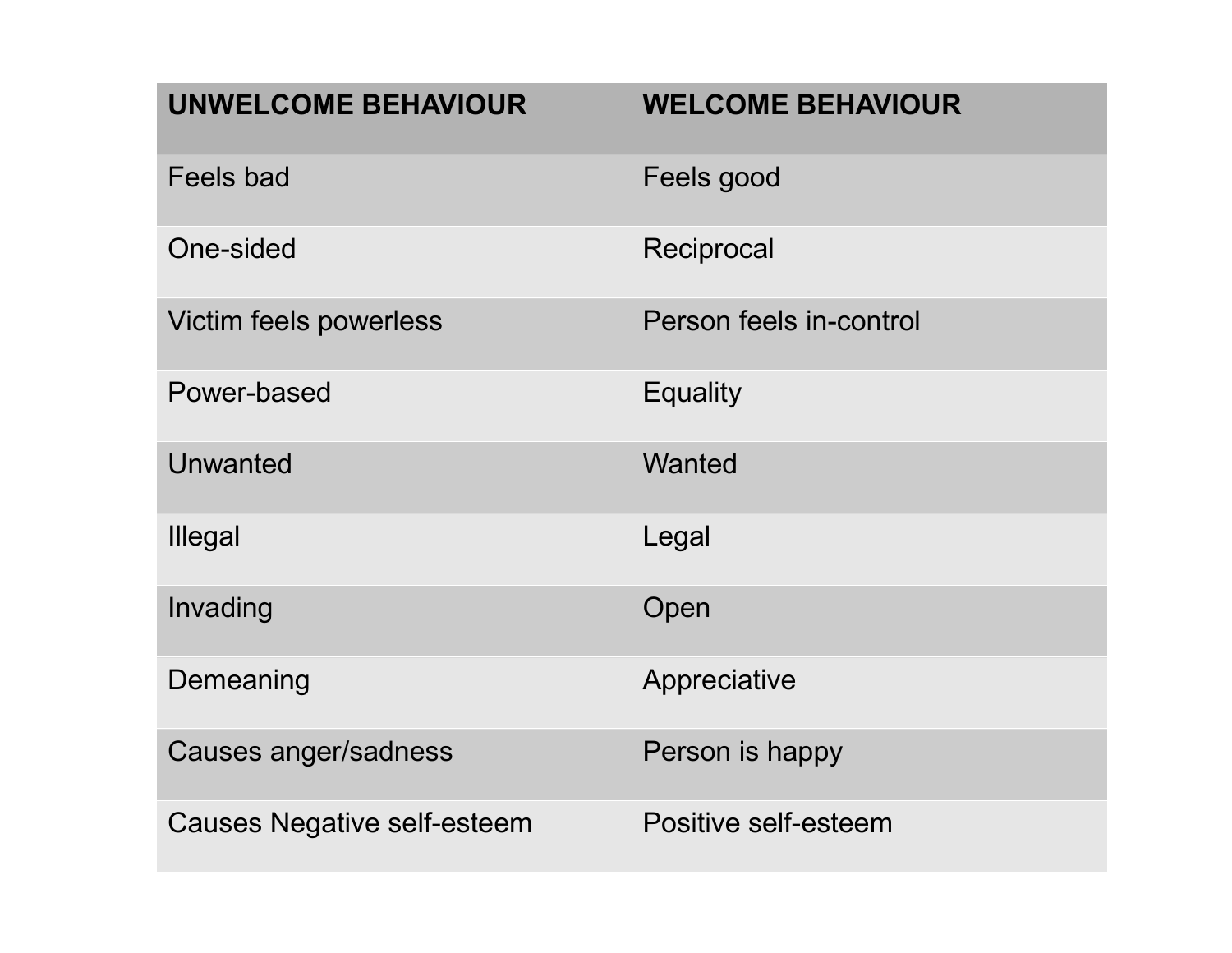#### Examples of Inappropriate behaviour and sexual harassment

- Unwelcome flirting
- **Stalking**
- Making sexually suggestive remarks, innuendos, offensive comments, jokes, teasing
- Inappropriate questions, suggestions, remarks or rumour-mongering about a person's body or sex life
- Displaying sexist or other offensive pictures, posters, mms, sms, WhatsApp, or emails
- Abuse of power, intimidation, threats, blackmail with regards to sexual favours, or protests against sexual harassment
- Falsely accusing and undermining a person behind closed doors for sexual favours
- Unwelcome sexual advances which may or may not be accompanied by promises or threats, explicit or implicit
- Physical contact from touching or pinching to caressing, kissing, fondling against the person's will (Considered as assault)
- Invasion of personal space (getting too close for no reason, brushing against or cornering someone, touching a pregnant woman's belly when she doesn't like it).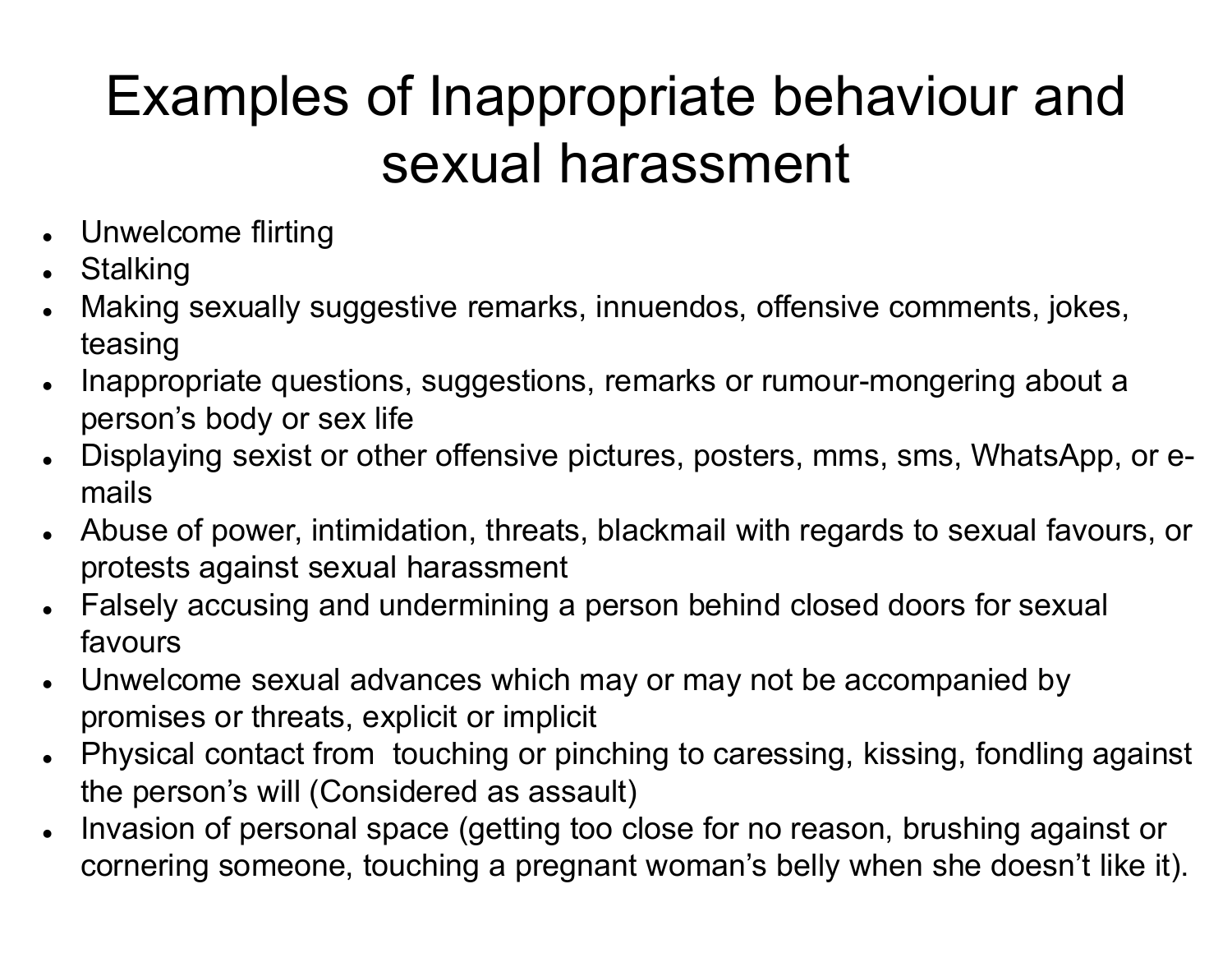## Examples of Behaviour that merits inquiry

- Criticizing, insulting, blaming, reprimanding, humiliating or condemning an employee in public, often without just cause.
- Exclusion or isolation from group activities, assignments, personal responsibilities without a valid reason.
- Statements damaging a person's reputation or career.
- Inappropriately giving too little or too much work.
- Unjustifiably monitoring everything that is done.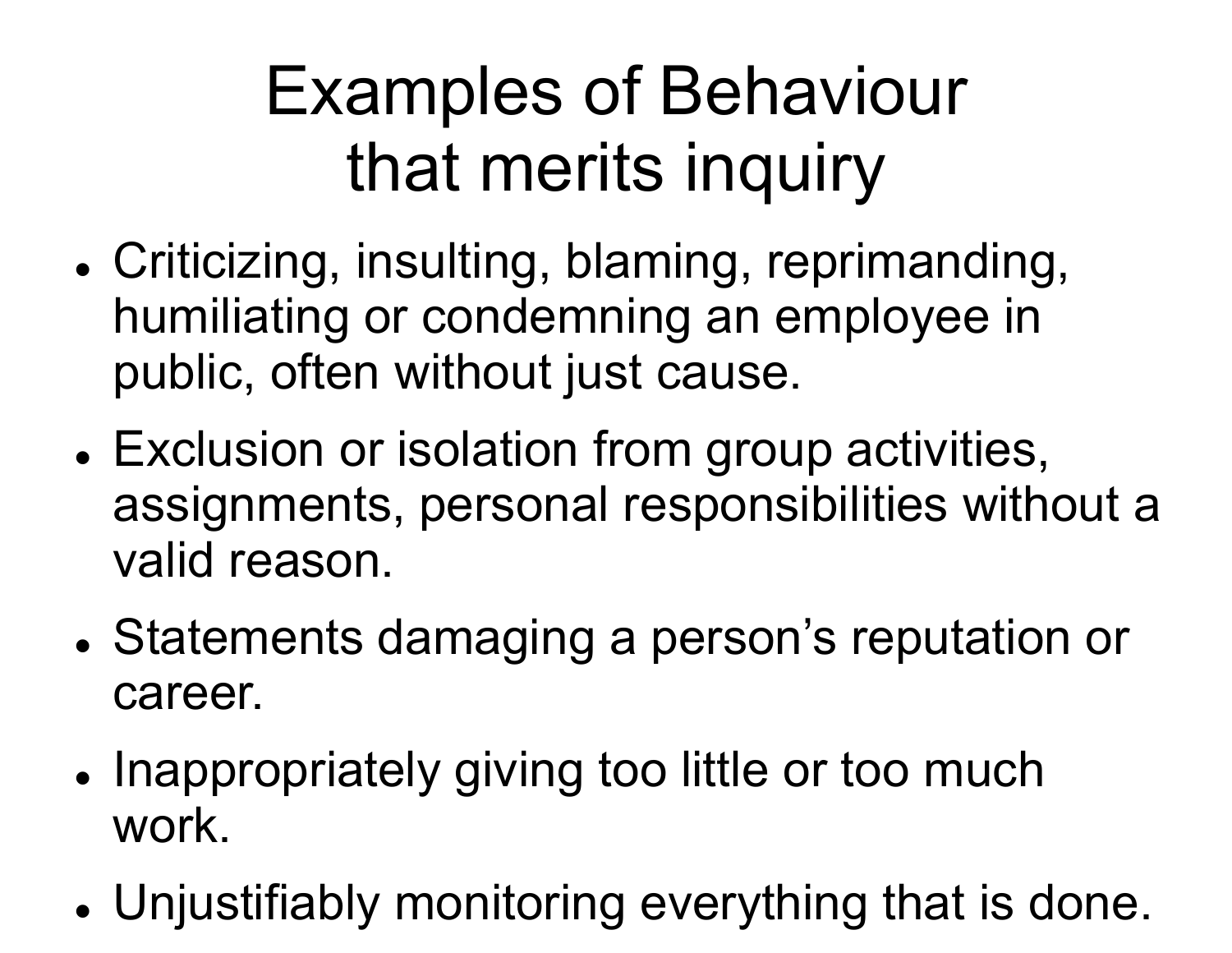#### Examples of behaviour that is not sexually inappropriate

- Following-up on work absences.
- Requiring performance to job standards.
- The normal exercise of management rights.
- Work-related stress e.g. meeting deadlines or quality standards.
- Constructive feedback about the work mistake and not the person.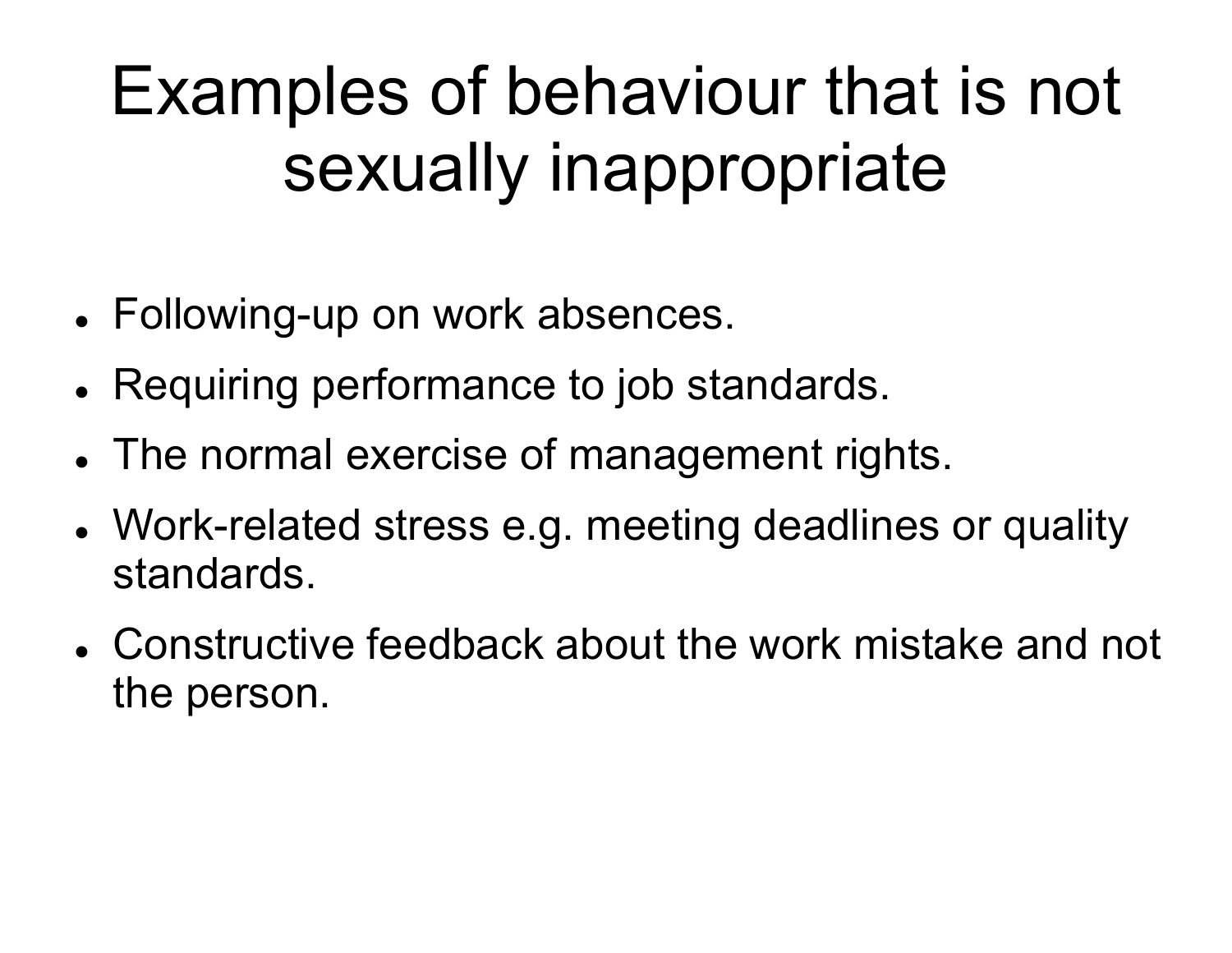# Types of Sexual Harassment

- Quid Pro Quo (literally 'this for that')
	- Implied or explicit promise of preferential/detrimental treatment in employment
	- Implied or express threat about her present or future employment status
- Hostile Work Environment
	- Creating a hostile, intimidating or an offensive work environment
	- **EXT** Humiliating treatment likely to affect her health or safety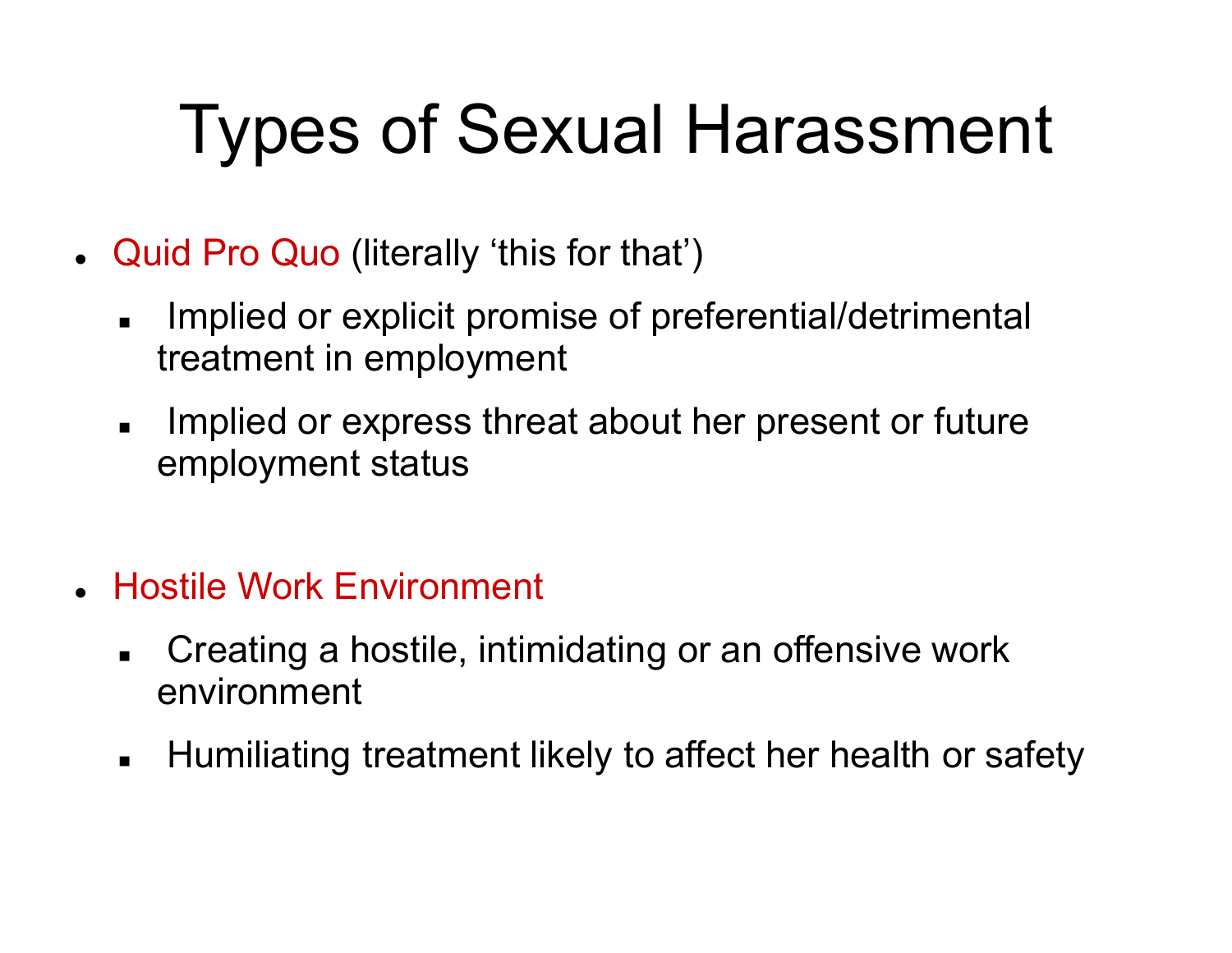#### Quid Pro Quo: Scenario 1

Kamini is a researcher in the Chemistry department of her institute. Known to be forthright, she is dedicated, hardworking and is a perfectionist.

Kamini's laboratory work makes her stay back at work late one evening. Her colleague Ravi is also in the laboratory finishing an important paper. Ravi offers to buy Kamini dinner and later drop her home since it's been a long day. After dinner, Ravi proposes to Kamini that he would like her to spend the night with him. Kamini refuses politely but firmly and goes home. Next evening, Ravi repeats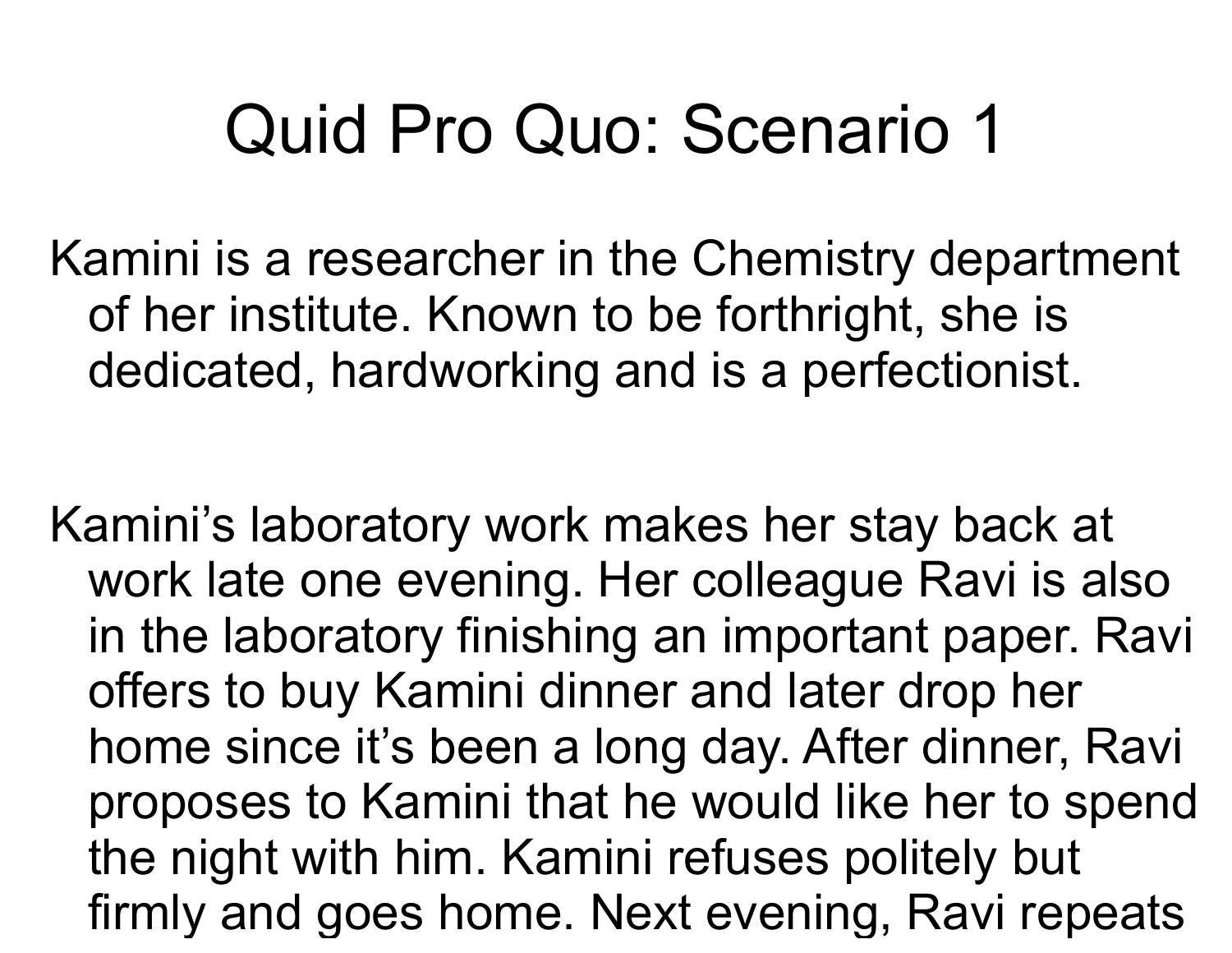#### Quid Pro Quo: Scenario 2

Renuka is employed as a temporary cleaning staff at an institute guesthouse. Most of the times, the only other person in the guesthouse is the Guesthouse warden.

Renuka finds the Guesthouse warden to be constantly leering at her. On one occasion, while she was sweeping, he pinched her bottom. When she protested that she will complain to the authorities, he threatened to accuse her of stealing, and that he will ensure that she loses her temporary job or that she never gets a permanent position.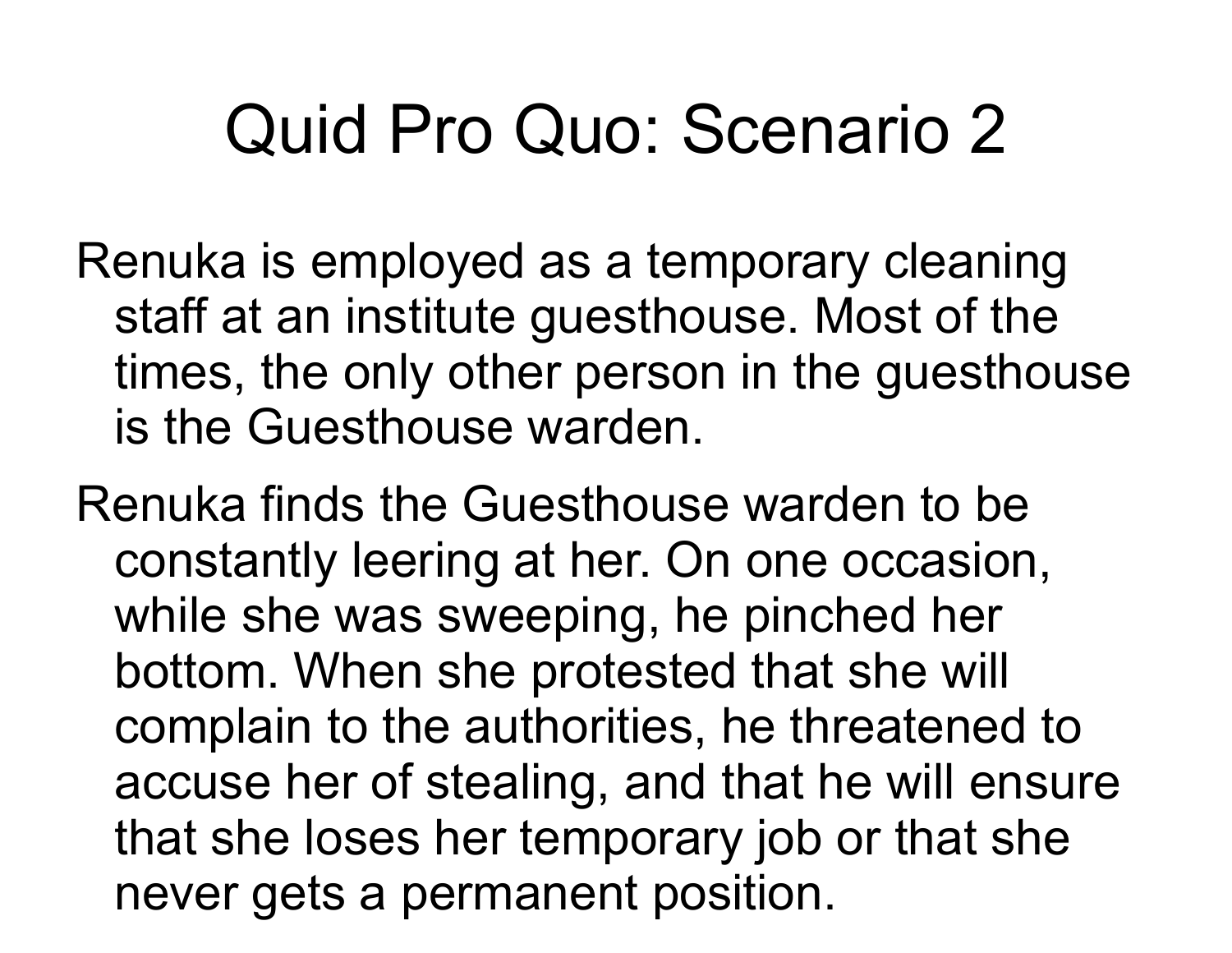#### Quid Pro Quo: Scenario 3

Shamima is a final year PhD scholar in her institute. Her advisor, Dr. Bhavan is a wellreputed and influential professor.

During an official field visit to Shimla for 2 days, Dr. Bhavan finds an opportunity to be alone with Shamima and makes a physical advance. Despite her protests, he forces himself on her while giving lurid and sexually explicit details of his relationships, both past and present, with women. When she chastises him and threatens to make his behaviour public, he threatens to destroy her career.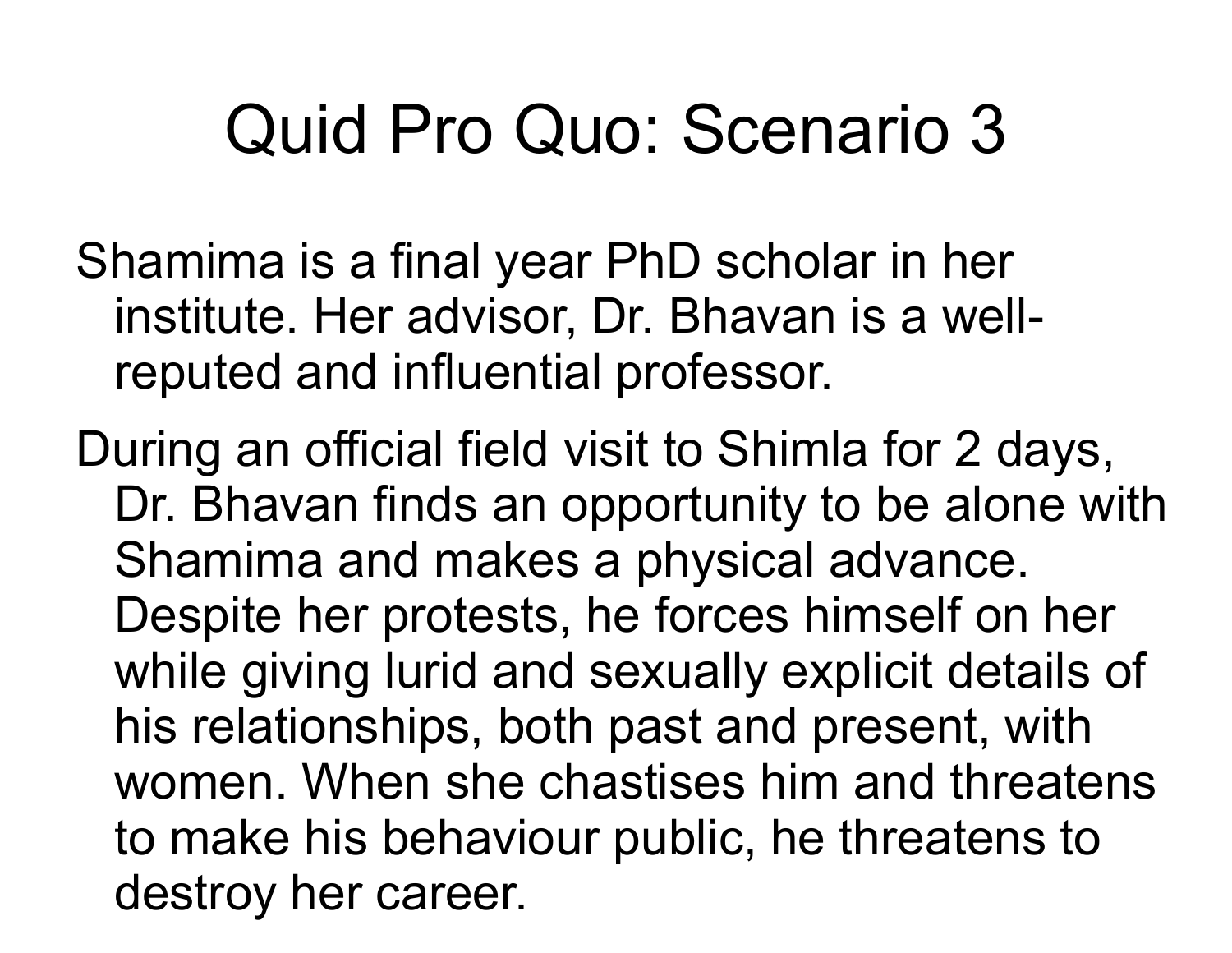Varghese, Jayanthi's supervisor at work, often tries to touch her on one or the other pretext. For example, he adjusts her dupatta while she is at her workstation on the pretext of covering her back.

Jayanthi is very uncomfortable with his behaviour. Her colleagues at the workplace ridicule Jayanthi and mock her for the 'special treatment' by her supervisor. They often gossip about her and Varghese.

#### DUVSICAL TOLICUING, THE GOSSID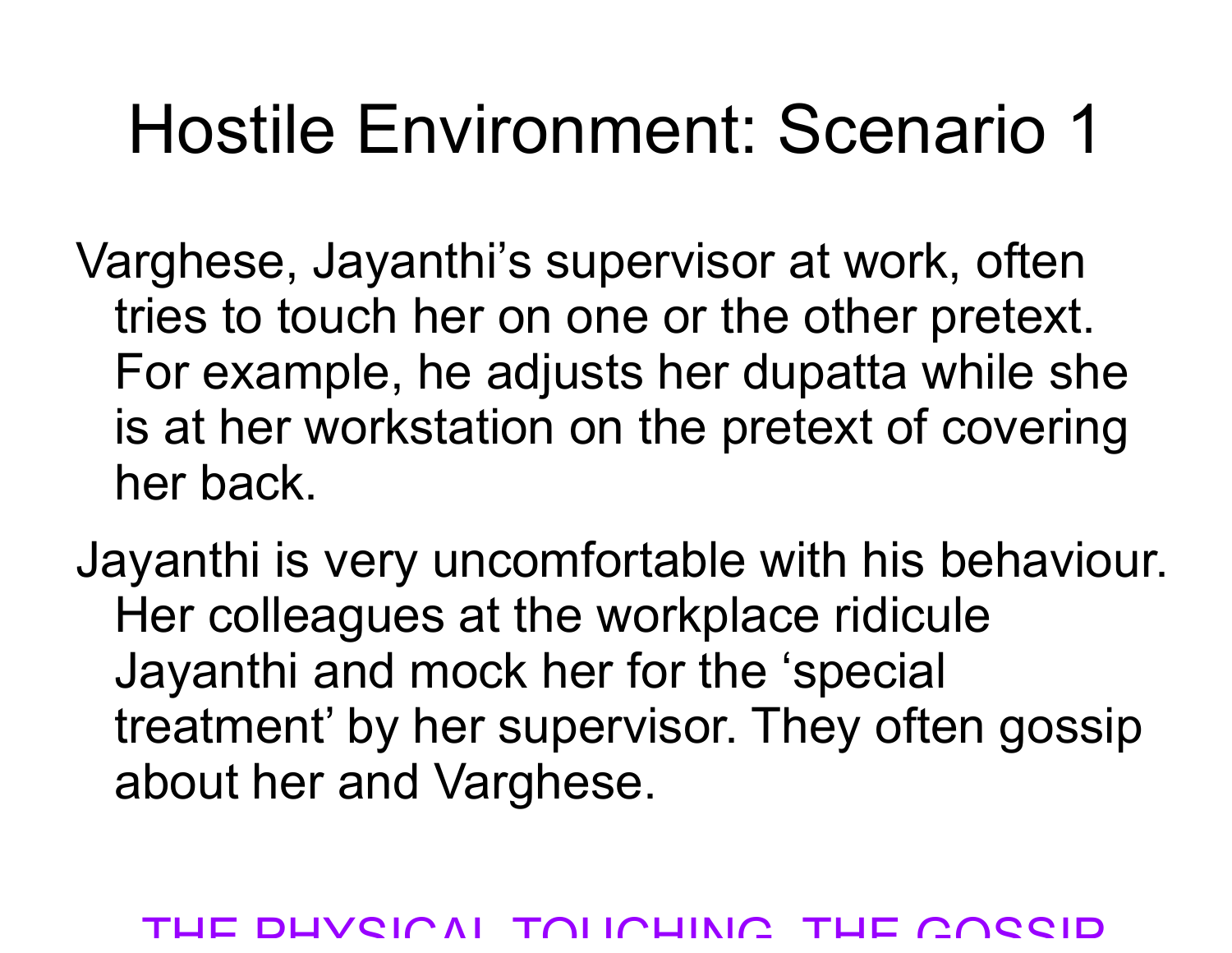Sukhi is a daily wage labourer working at a construction site. Every day at lunch time, Sukhi sits under the shade of the tree to feed her 16 month old baby. She finds Jaswinder, a worker, staring at her from the distance. Sukhi feels uncomfortable and asks Jaswinder to stay away from her while she's feeding the baby. However, Jaswinder persists and always finds a place near her. The group of fellow construction workers now constantly catcall and whistle at Sukhi every time she walks their way to refill the cement or mortar. When she questions them, they tell her they are only joking amongst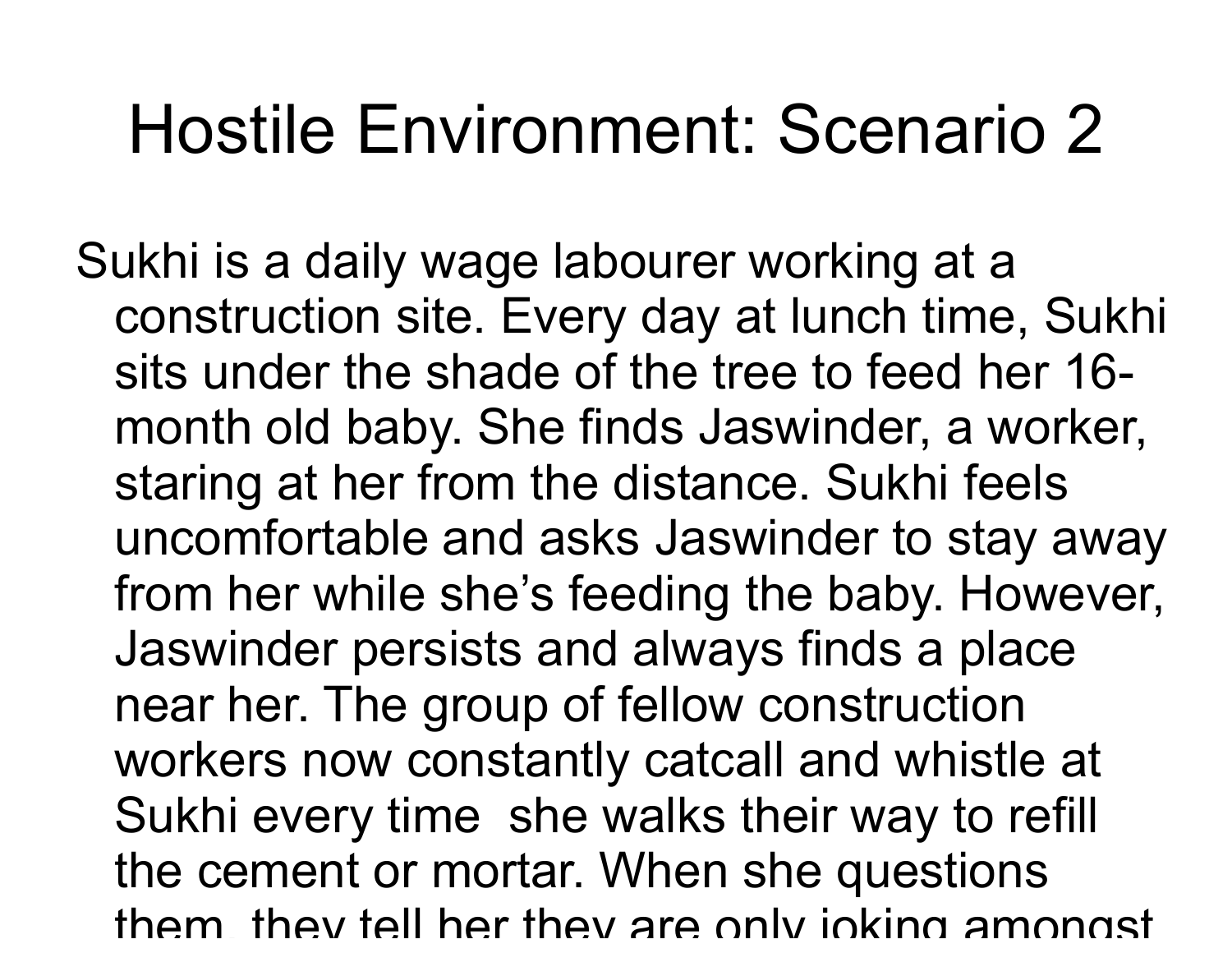Sumedha is an administrative officer at her institute. She has refused an offer made by a Senior Officer for a relationship. Sumedha has kept quiet about this experience, but thanks to the rumour-mongering by the Senior Officer, she has acquired a reputation of being a woman of 'easy virtue'. Now she is being subjected to repeated advances by three of her senior officer colleagues. When she turns around and protests, she is singled out for work that makes her stay for long in office, well past office hours.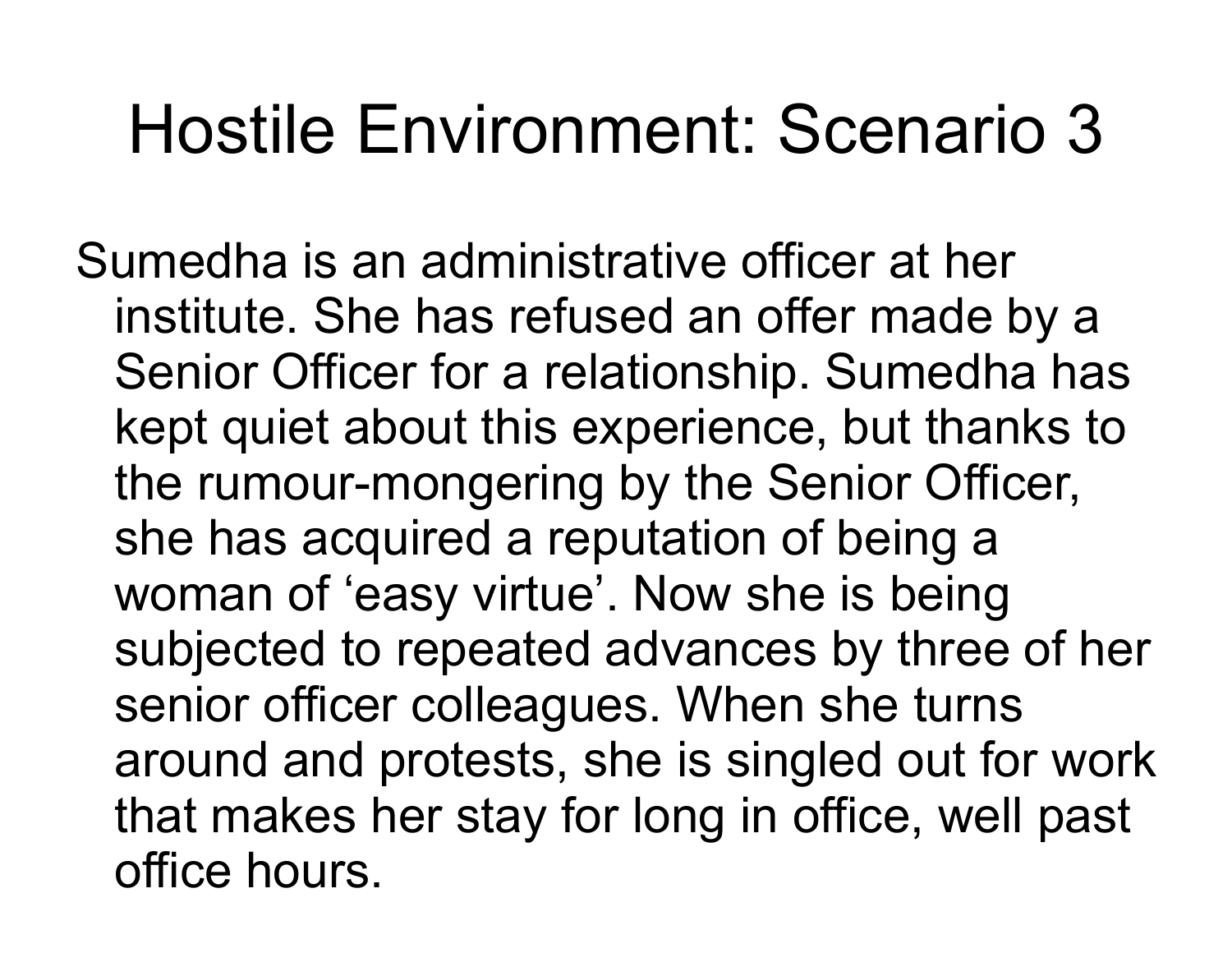- Asha is a researcher in a team led by Dr. Purshottam, a very influential person in his field.
- In the first few months of Asha's employment, Dr. Purshottam is very pleased with her work and publicly appreciates her. Soon after, Dr. Purshottam frequently summons Asha to his office on the pretext of work and makes verbal sexual advances and sexually coloured remarks to her. He brushes aside her protests by saying that they would not be able to work as a team unless she interacted closely with him and they both got to know each other well. However, once she categories in the categories in the categories  $\mathbf{r}_i$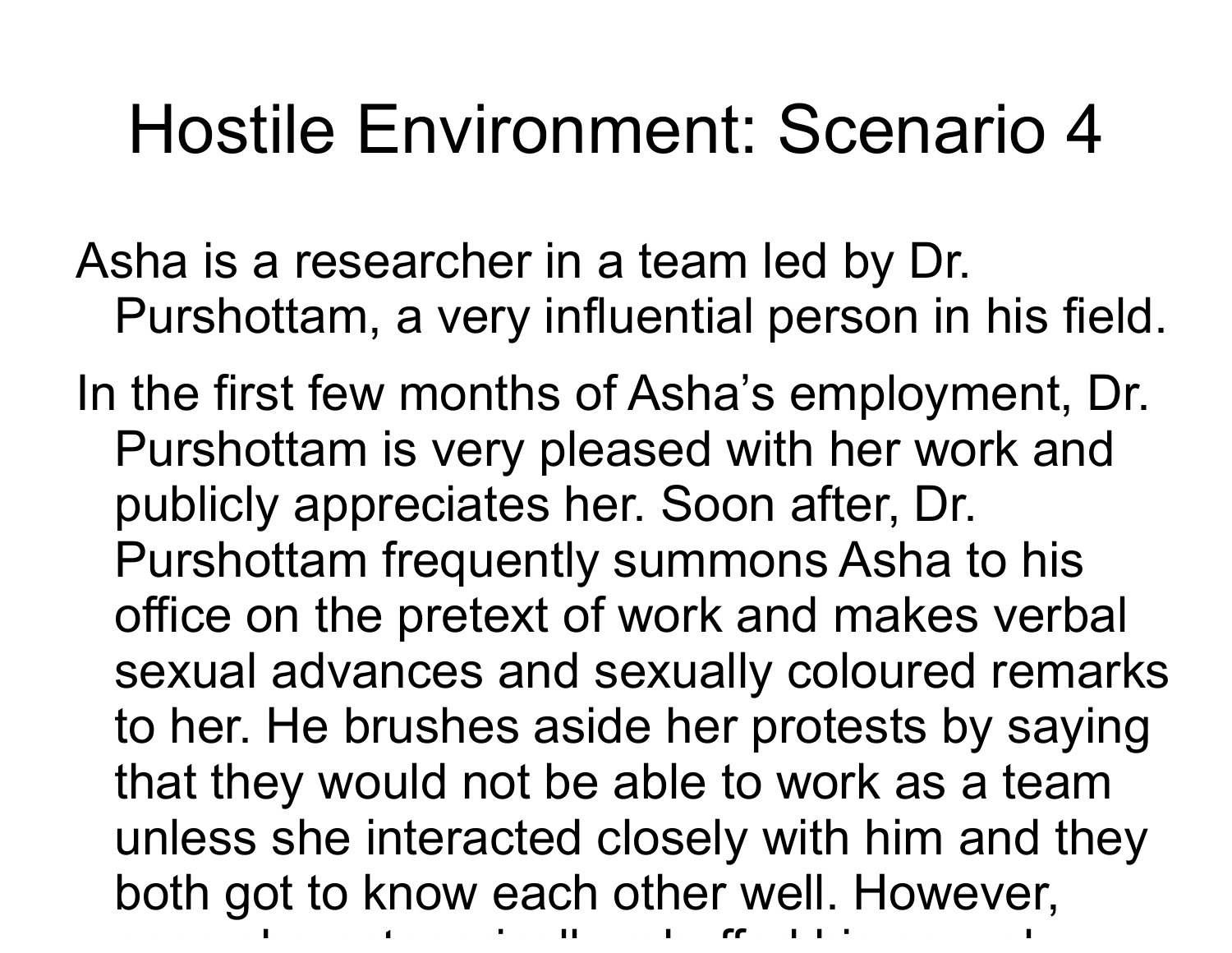Filing a complaint with your Employer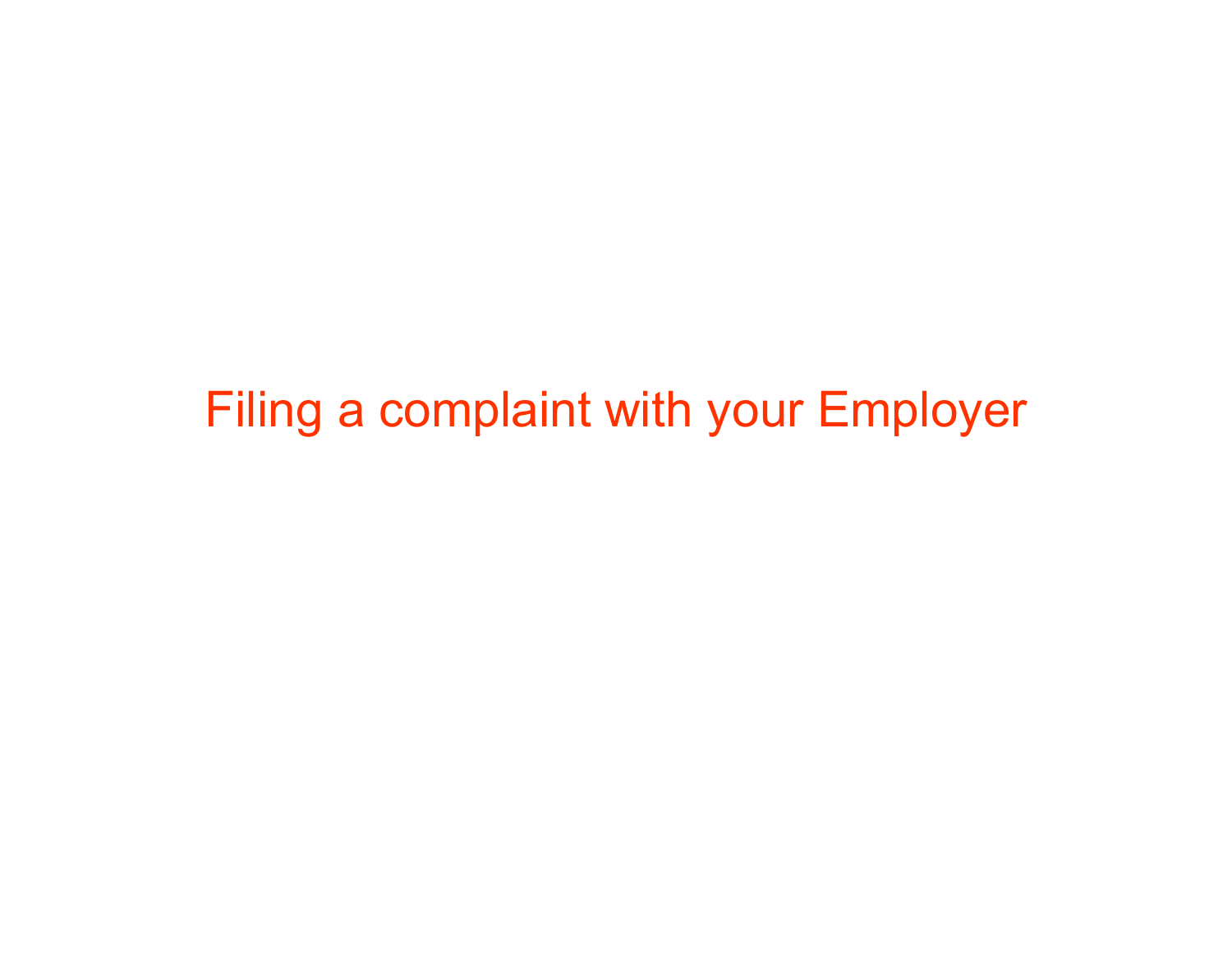## Who is an employer?

- <Institute name>, overseen by <Government>, <District Officer>.
- Responsible Action Group: Internal Complaints **Committee**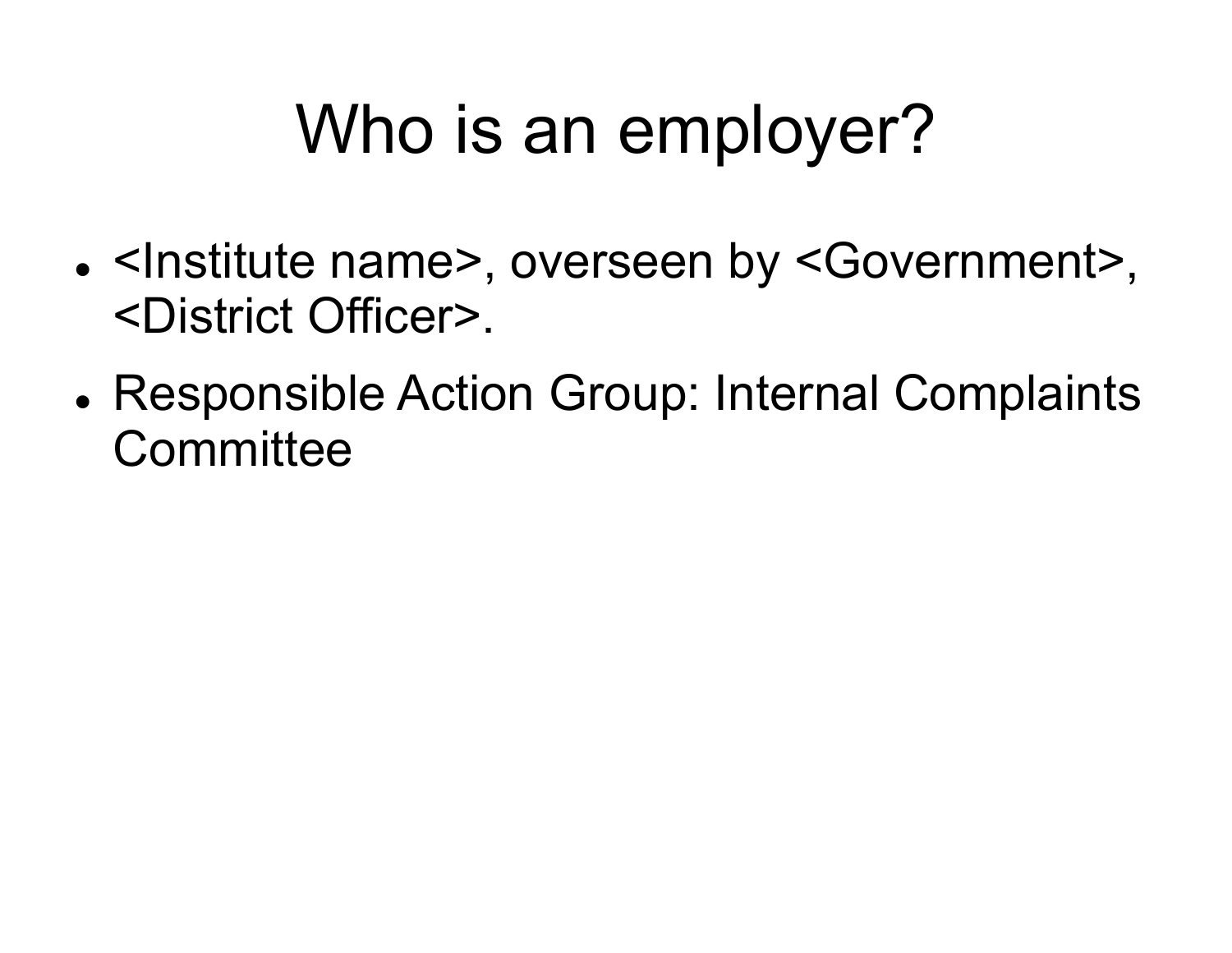#### Internal Complaints Committee

Current Members:

Webpage: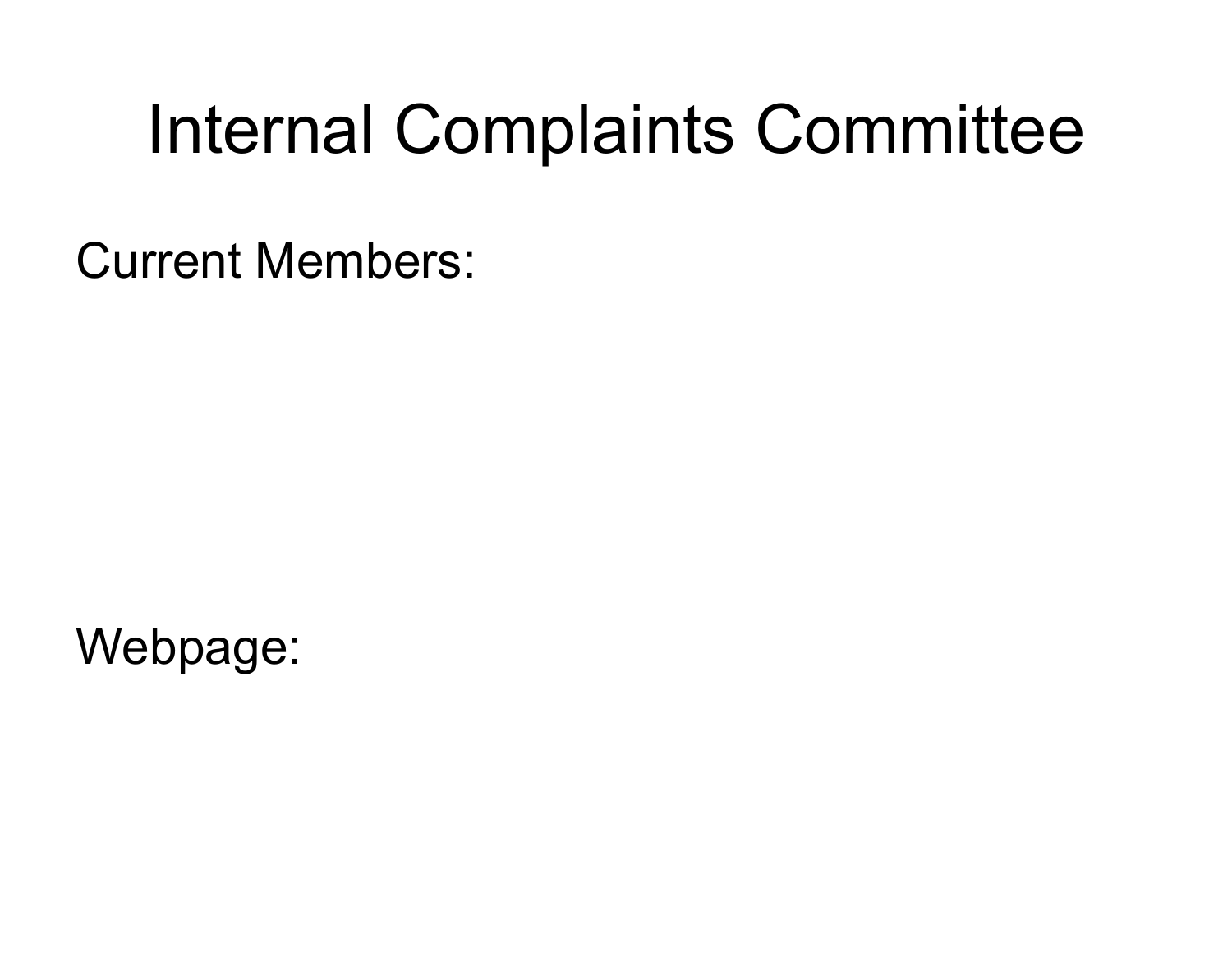# Exception: Local Complaints Committee Exception: Local Complaints Committee<br>For institutes under state governments – District Officer<br>For central government institutes – Women's commission<br>For central government institutes – Women's commission Exception: Local Complaints Committee<br>For institutes under state governments – District Officer<br>For central government institutes – Women's commission<br>For central government institutes – Women's commission

- 
- 

When the complaint is to be filed against the employer, then the Local Complaints Committee should be approached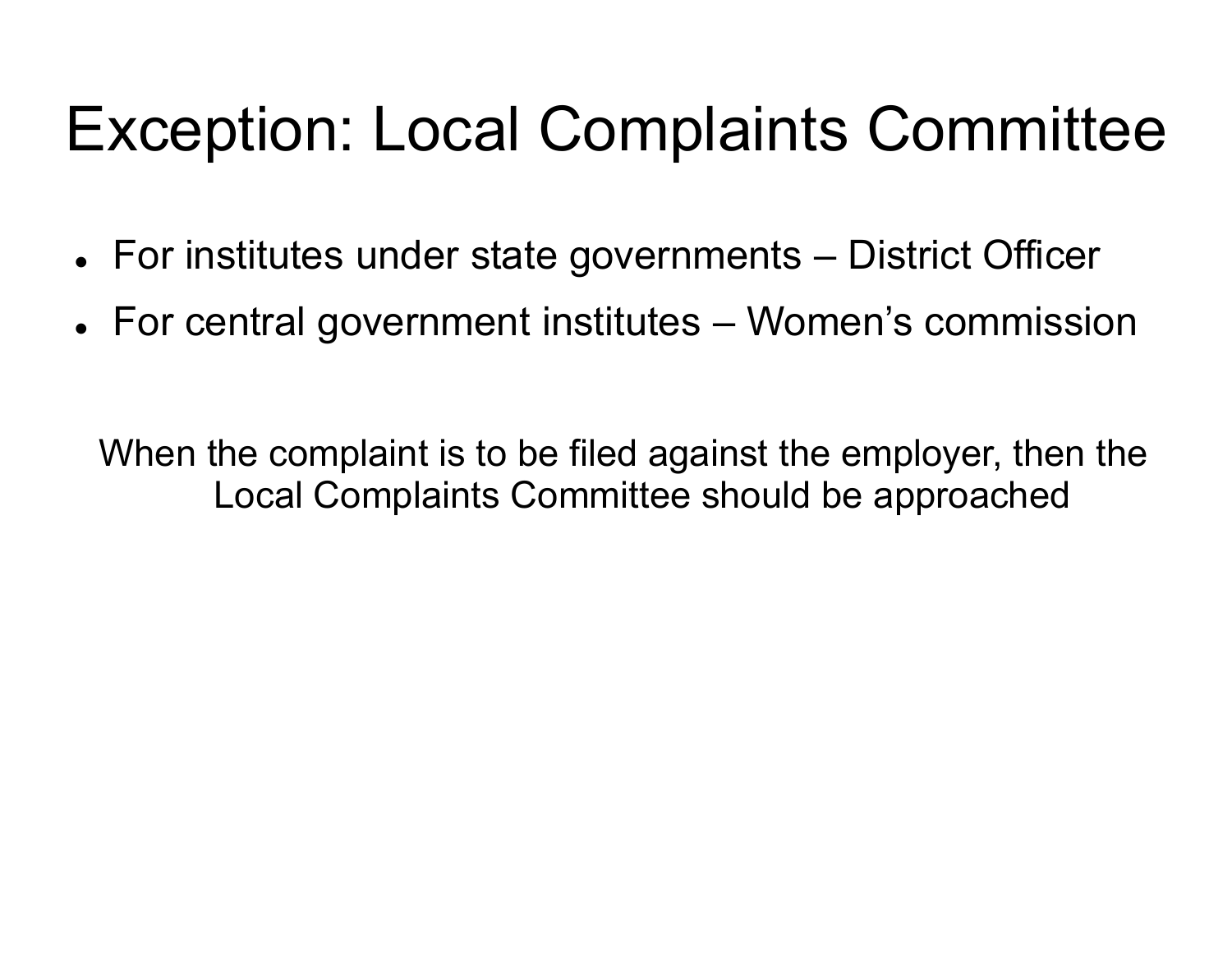# Filing a Complaint

- Who files: Complainant or Any person with knowledge of the incident and written consent from the complainant
- How to file: Signed letter either by email to <email id> or hardcopy to <resp. Office with Attn: ICC>

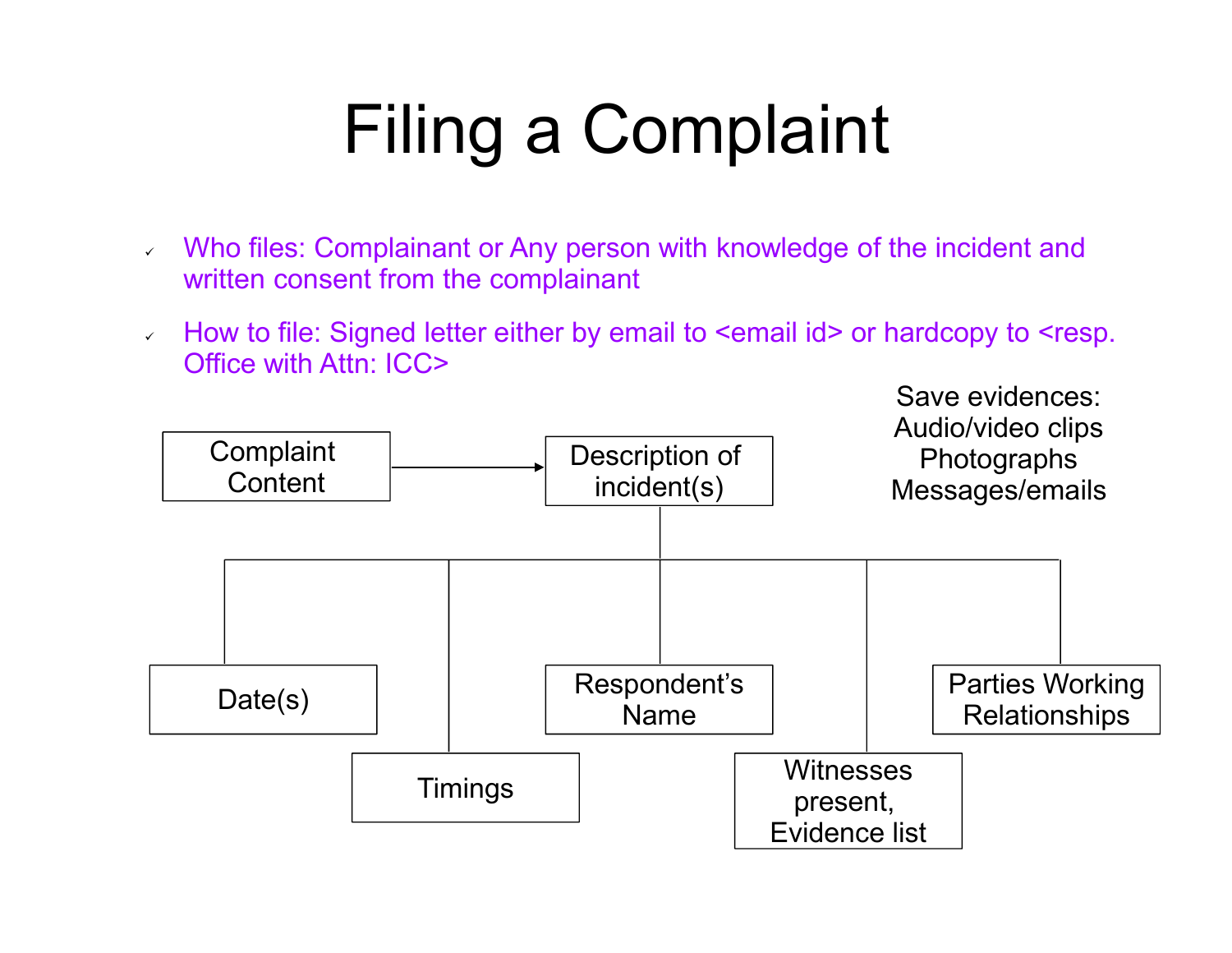# Rights of the Complainant

- A fearless environment created by the Internal Complaints **Committee**
- A copy of the statement along with all the evidence and a list of witnesses submitted by the respondent
- Keeping her identity confidential throughout the process
- Support, in lodging FIR in case she chooses to lodge criminal proceedings
- In case of fear of intimidation from the respondent, her statement can be recorded in absence of the respondent
- Right to appeal, in case, not satisfied with the recommendations/findings of the Complaints Committee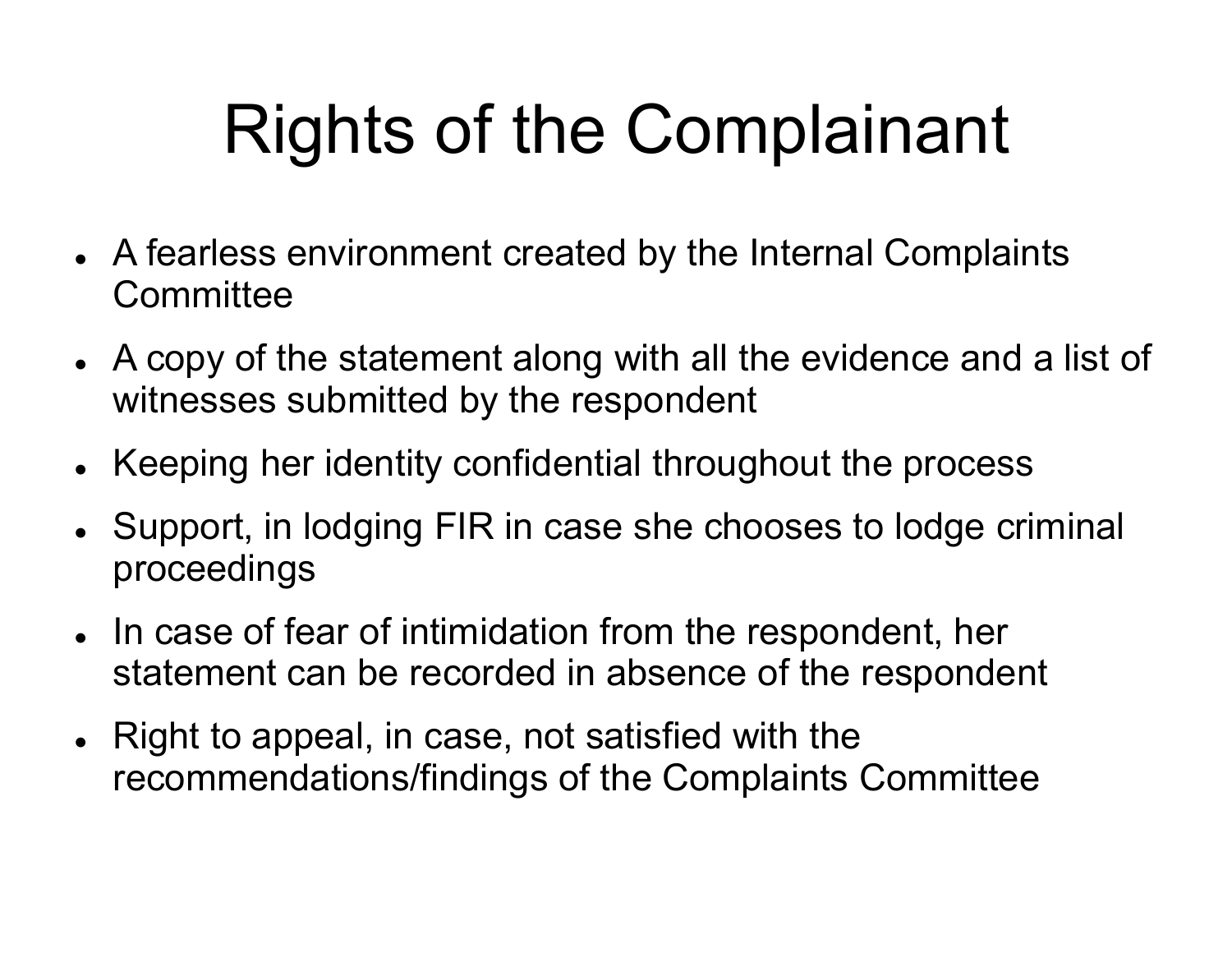## Rights of the Respondent

- A non-biased hearing
- A copy of the statement along with all the evidence and a list of witnesses submitted by the complainant
- Keeping his identity confidential throughout the process
- Right to appeal in case not satisfied with the recommendations/findings of the Complaints Committee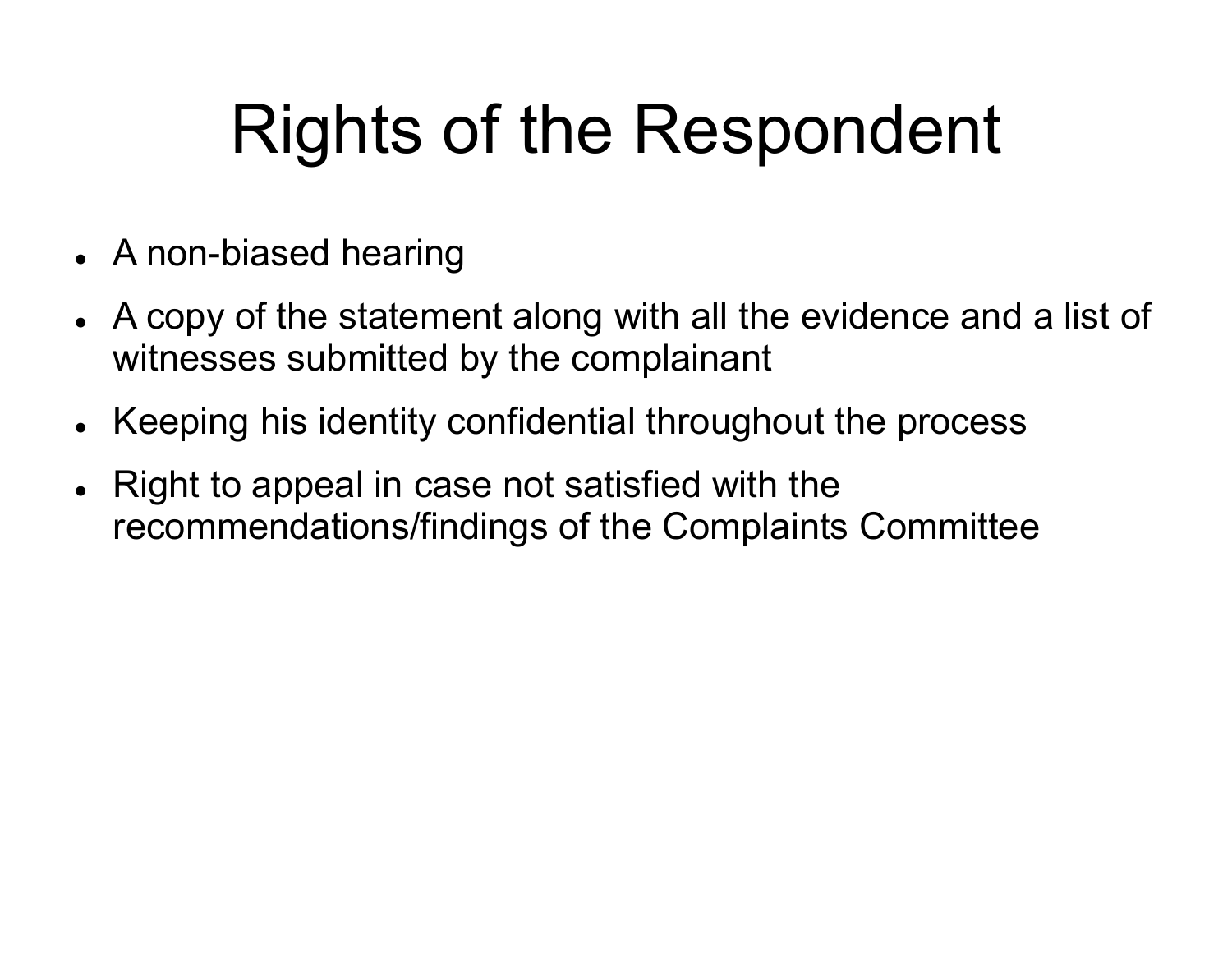#### Timeline for Action

| <b>Timeline for Action</b>                                                  |                                                 |  |  |
|-----------------------------------------------------------------------------|-------------------------------------------------|--|--|
| Submission of Complaint to the ICC                                          | Within 3 months of the last incident            |  |  |
| Notice to the Respondent by the<br><b>ICC</b>                               | Within 7 days of receiving the<br>complaint     |  |  |
| Reply of the Respondent in writing<br>(optional)                            | Within 10 days of receiving notice<br>from ICC  |  |  |
| Completion of Inquiry by ICC                                                | Within 90 days of receiving<br>complaint        |  |  |
| Submission of report by ICC to the<br>employer                              | Within 10 days of completion of<br>inquiry      |  |  |
| Implementation of<br><b>Recommendations</b>                                 | Within 60 days of receipt of report<br>from ICC |  |  |
| Appeal to tribunal/court by<br>complainant/respondent as the case<br>may be | Within 90 days of the<br>recommendations        |  |  |
| Report of the ICC to the Appropriate<br><b>Government/ District Officer</b> | In the Annual Report of that year               |  |  |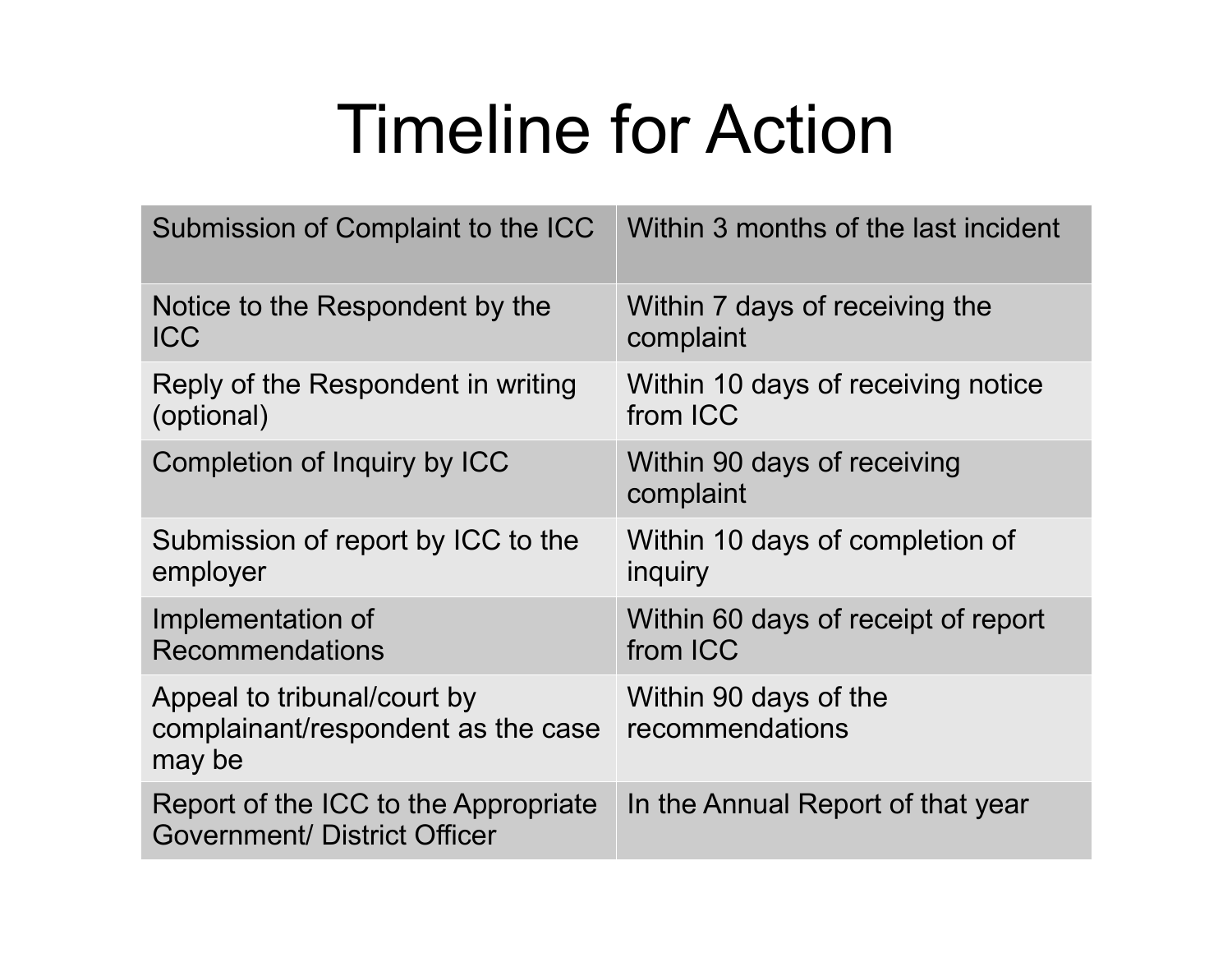# Concluding remarks

- Full Handbook on Prevention of Workplace Sexual Harassment can be found here:
- Full Act of 2013 can be found here:
- Full declaration of internal rules against Workplace Sexual Harassment can be found here:
- Contact details and committee members: